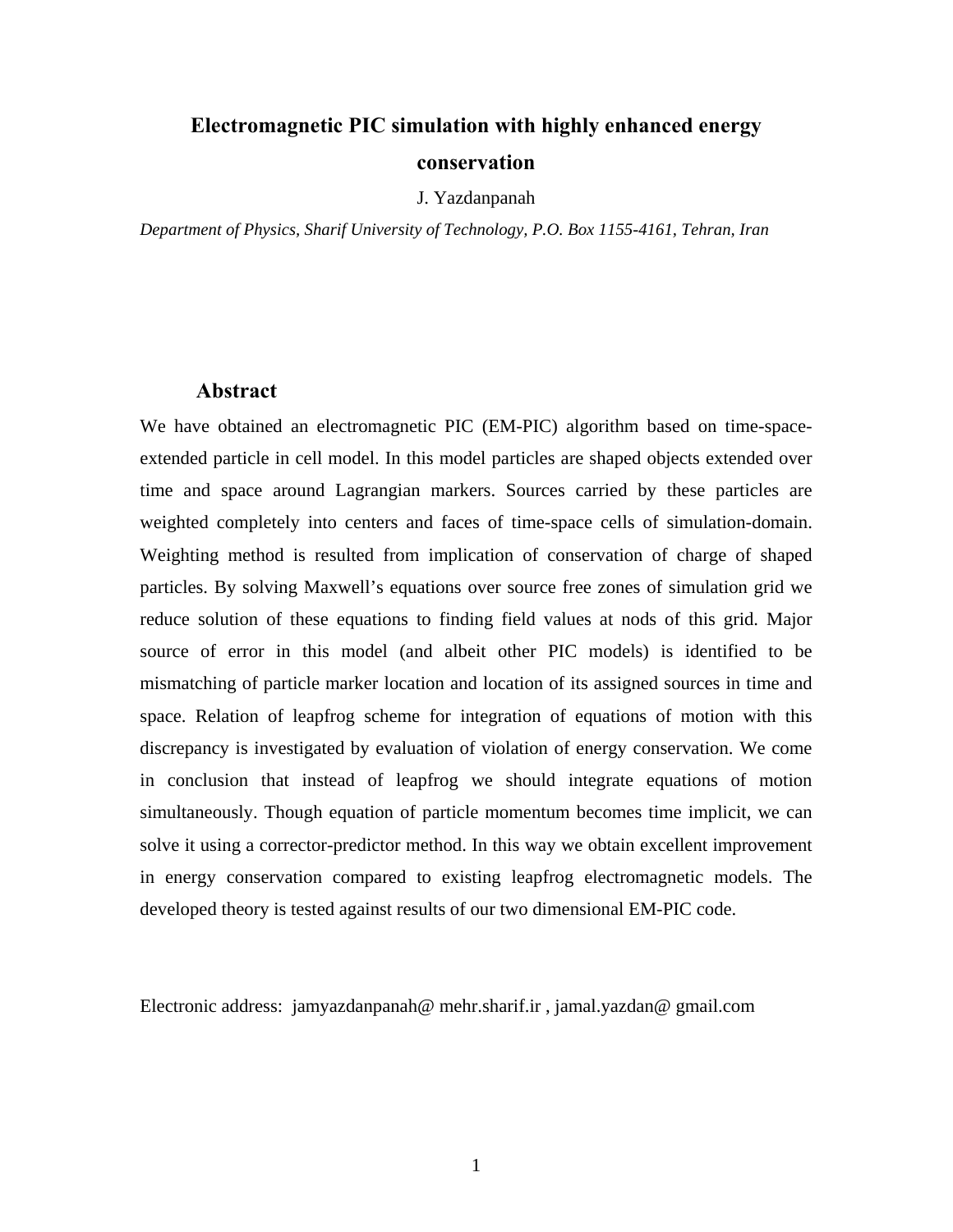#### **I. Introduction**

Investigation of highly nonlinear and unsteady phenomena in plasma physics demands for fully kinetic simulation methods. The Particle In Cell (PIC) method has proven itself to be a virtual kinetic lab for investigation of short space-time-scale phenomena such as interaction of high power short pulse lasers with plasma [1]. Possibility of parallel implementation of the method on currently available supercomputers and clusters has greatly facilitated study of sizable problems in this area of plasma physics.

General aspects of PIC algorithm are well described in refs [2], [3]. Variants of PIC schemes have been introduced [4-6]. Among them, well known Electromagnetic scheme assigns charge and currents into mesh nodes in a way that charge conservation is guaranteed and therefore eliminates need for solution of Gauss's law. This elimination results in highly local computational models that are easy to parallel implementation.

Accuracy of conservation of dynamical constants is measure of quality of PIC simulations. Each PIC scheme results in approximate forms for conservation laws. Multiplicity of effective factors in violation of exact conservations makes it hard to trace this violation back to these factors. Using objective models can greatly facilitate this difficulty because a connection is formed between these factors and they can bee treated with equal footing.

Here we proceed based on following picture of PIC; Particles are time-spaceextended particles around Lagrangian markers as their centers. Both of time and space are included in simulation grid. Charge and currents of particles are completely weighted to centers and faces of cells (elements) of this grid. This weighting is generalization, to include explicit time dependence in particle shape function, of well known charge assignment of shaped particles in Hockney and Eastwood [3] p. 142. Conservation of total charge of a particle during its motion determines proper form of weighting of its sources. This conservation also results into an electromagnetic type algorithm. Inside source free zones of the grid the electromagnetic potentials are locally obtained in terms of their nodal values. This reduces problem of solution Maxwell's equations to finding nodal values of fields. Otherwise if we don't consider complete weighting, we can not evaluate fields self consistently with reasonable amount of computations.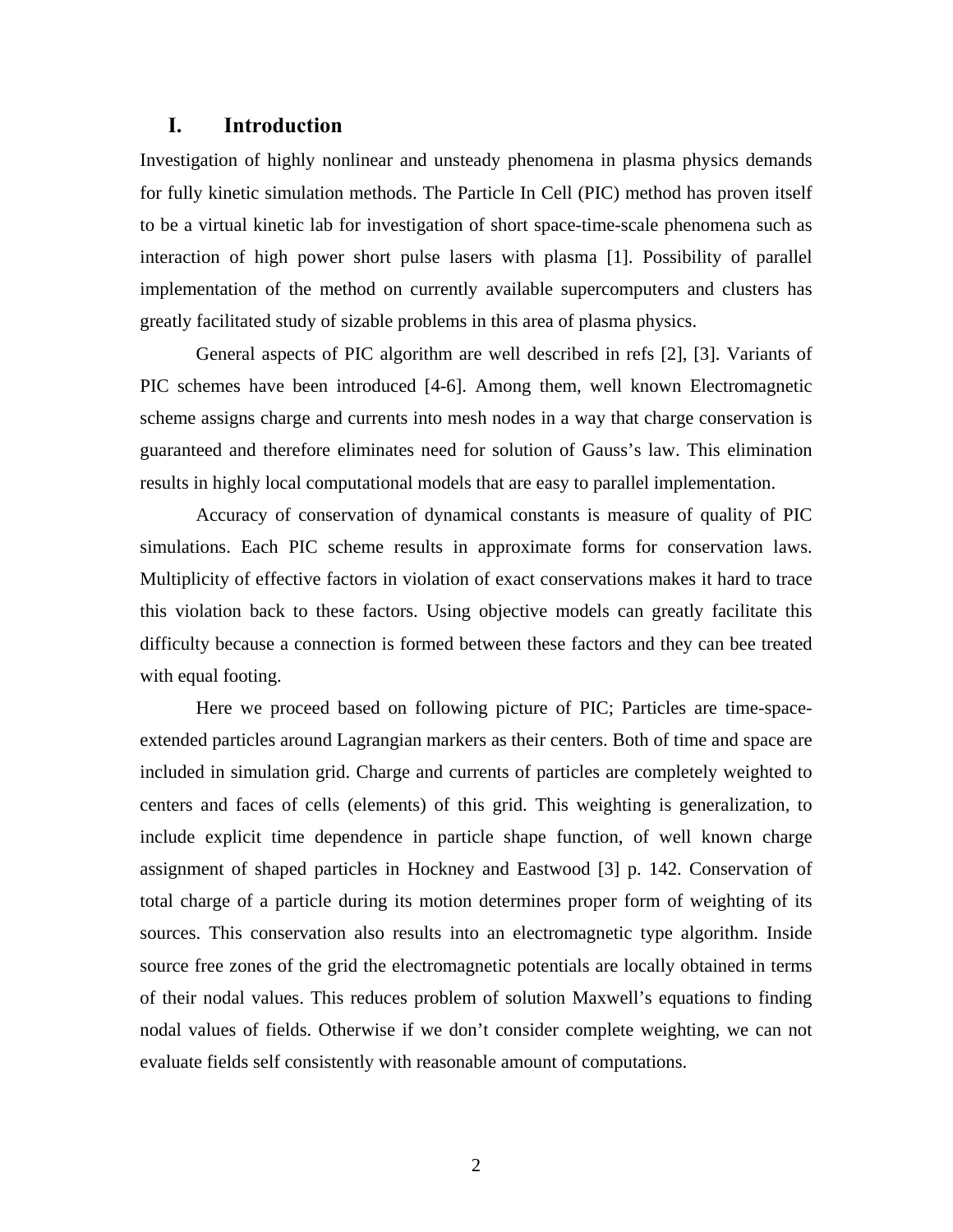Although after Lewis work [8], algorithms using method of variation of action integral have been named 'energy conserving', they don't conserve energy exactly. This is due to mismatch of energy exchange of particle and fields [7]. In our objective model this mismatch is easily identified to be a consequence of assignment of particle sources into time and space locations other than its marker location. After identification of relation of this discrepancy with time integration of equations of particle motion, we show that simultaneous integration of equations of motion instead of using common leapfrog method strongly suppresses consequences of this discrepancy and greatly enhances energy conservation.

Organization of paper is as follow. In the next section we obtain local profile of fields. In section (III) we discuss charge assignment and charge conservation of time dependently shaped particles. In section (IV) we discuss model's discrepancy. In section (V) Maxwell equations are integrated. In section (VI) we discuss old integration scheme of equations of motion and its consequences. In section (VII) a new scheme for integration of equations of motion is introduced. Finally we discuss results of PIC simulation based on this algorithm in sec (VIII).

 In this paper we use following conventions and symbols; Nodal values are designated by labeled-capital-bold-alphabetic or Greek symbols, for example  $Φ<sub>g</sub><sup>n</sup>$  and  $A_{i,g}^{n}$  are used respectively for scalar and vector potentials. Label of time level *n* is as superscript and label of space  $g$  is as subscript. If a vector quantity is considered, the first symbol in subscript, *i* , shows desired component. Sometimes we use direction name, for example *x*, to specify vector component . Mesh label *g* may be multidimensional,  $g = (l, m)$ , or may (as well as time level) contain correctives such that  $g = (l + 1/2, m)$ . The same convention is used for assignment (interpolation) functions, in addition they contain continuous arguments for example as  $w_{i,g}^{n}(t, x)$ . Vectors (vector components and scalars) are designated by bold (simple) small alphabetic symbols. Δ*<sup>i</sup>* is operator presentation of backward discrete differentiation such that  $\Delta V_g \equiv \Delta_x V_g = V_{l,m} - V_{l-1,m}$  for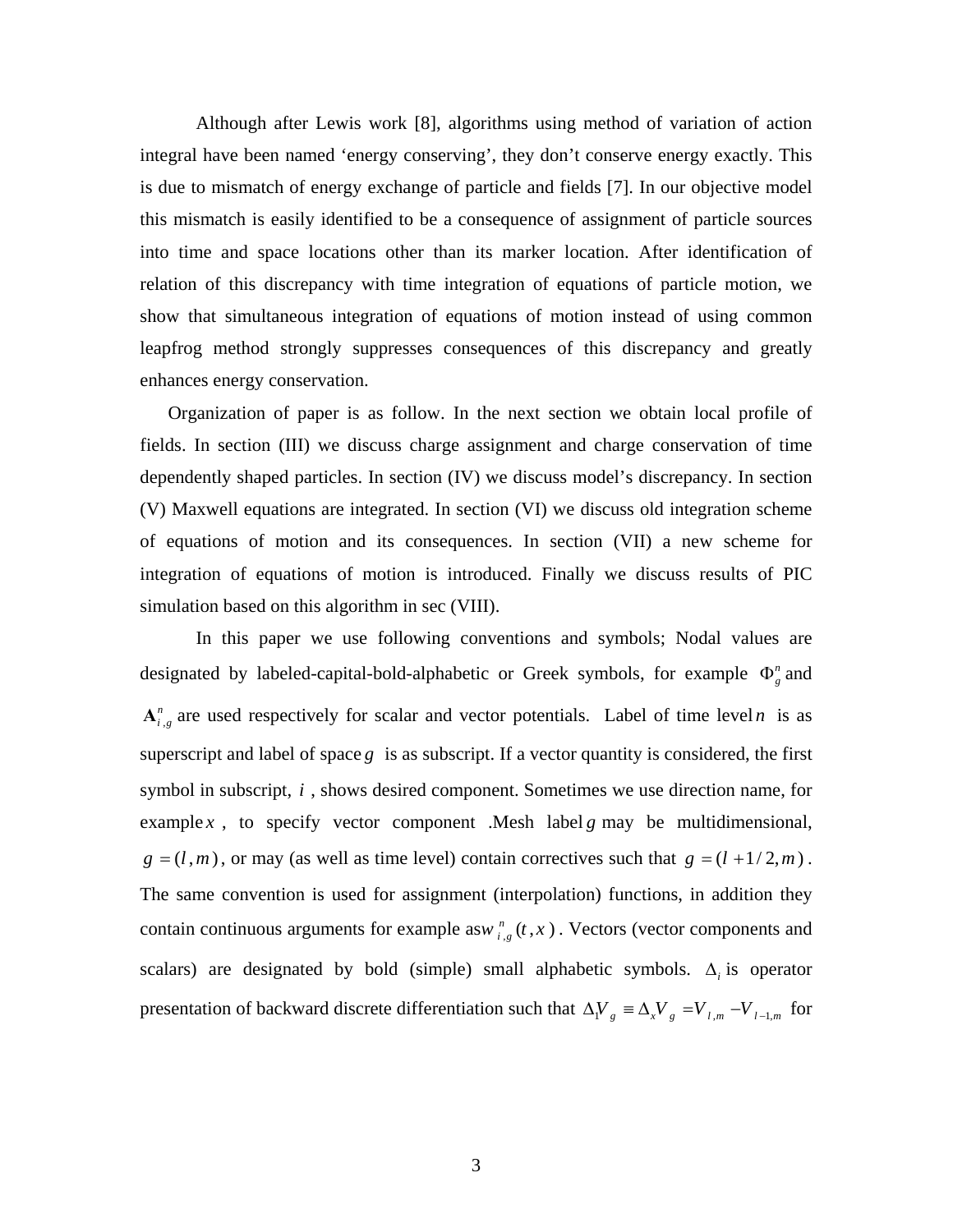two dimensional mesh. In bounds of integrals we may use time (space) levels instead of time instant (position) itself, for example  $1 \t t^{n+1}$  $\ldots \equiv$   $\vert \ldots$ *n n n t n t*  $+1$   $t^{n+1}$  $\int$  ..  $\equiv$   $\int$  ...

## **II. Local solution of fields**

Consider particle markers to be located at  $\{x_p, v_p\}$  in phase space. If we consider particles to be strongly time localized ( $\delta$  shape in time) then charge and current densities  $\rho$ , **j** in time space are given by,

$$
\rho(t, \mathbf{x}') = \sum_{p} Q_p S(\mathbf{x}' - \mathbf{x}_p(t))
$$
\n(2.1a)

$$
\mathbf{j}(t, \mathbf{x}') = \sum_{p} Q_p S(\mathbf{x}' - \mathbf{x}_p(t)) \mathbf{v}_p(t)
$$
\n(2.1b)

 $S(\mathbf{x}' - \mathbf{x}_p(t))$  is shape function without explicit time dependence. Summation is taken over all particles and  $Q_p$  is value of concentrated charge of particle  $p$ . In next section general explicitly time dependent shapes are considered, namely  $S(t'-t, \mathbf{x}' - \mathbf{x}_p(t))$ . We will show there that sources carried by particles are assigned to time-space grid nods *n* , *g* according to time integrals over weight functions  $u_g^n(t, \mathbf{x}_p)$  and  $w_{i,g}^n(t, \mathbf{x}_p)$  for charge and *i* th current respectively (see  $(3.15)$  and  $(3.16)$ ). Demonstration is in sec (III) but expressions are given here,

$$
\mathbf{Q}_{g}^{n} = \sum_{p} Q_{p} \int dt u_{g}^{n}(t, \mathbf{x}_{p})
$$
\n(2.2a)

$$
\mathbf{J}_{i,g}^n = \sum_p Q_p \int dt [w_{i,g}^n(t, \mathbf{x}_p) v_i]
$$
 (2.2b)

 $\mathbf{Q}_{g}^{n}$ ,  $\mathbf{J}_{i,g}^{n}$  are nodal values of charge and current respectively. The complete weighting criteria implies following normalization condition for generalized shape function of particle,

$$
\sum_{n,g} \int dt' \int d\tau' S(t'-t, \mathbf{x}' - \mathbf{x}_p(t)) \Big|_{\text{over time-space cell } (n,g)} = 1 \tag{2.3}
$$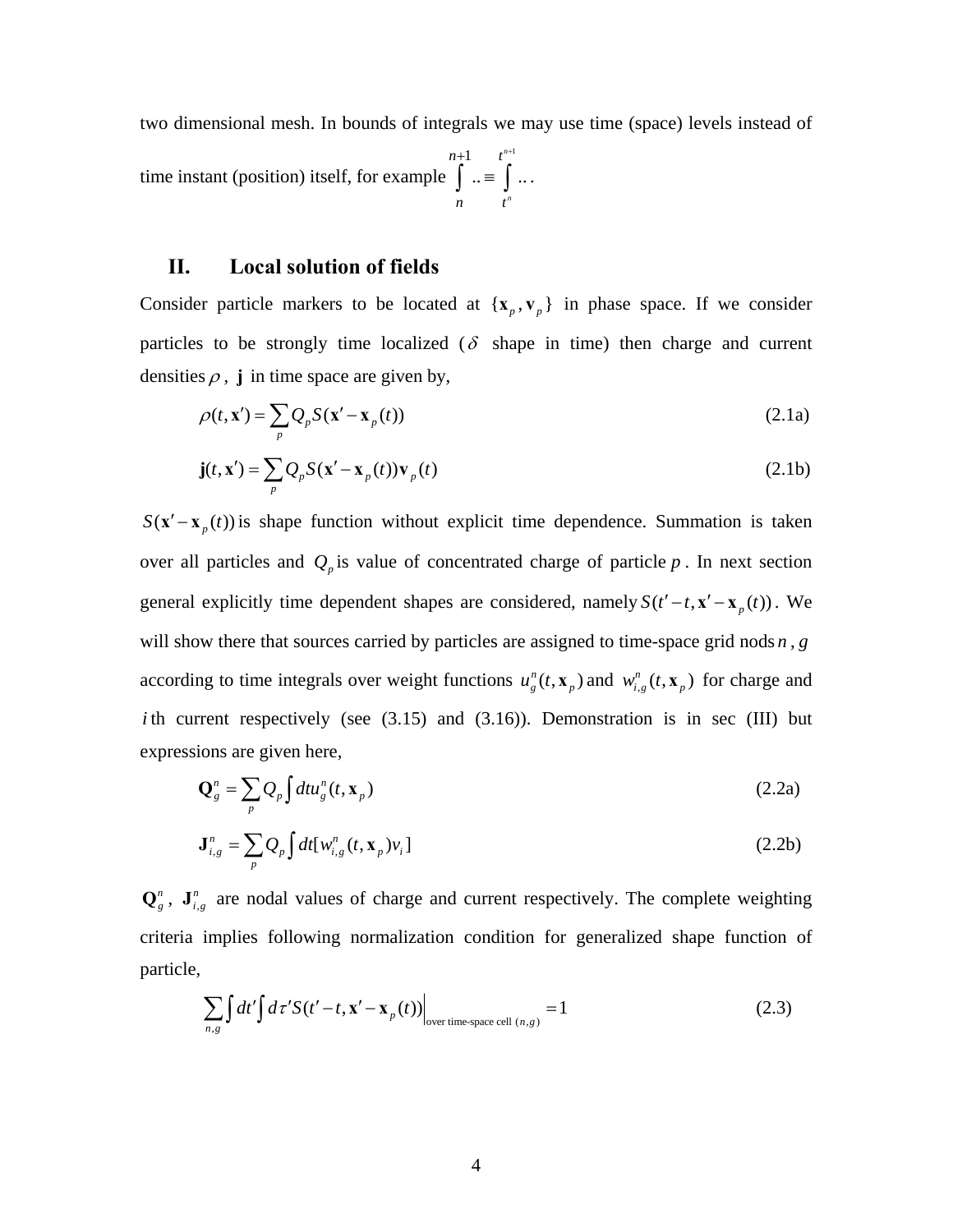By complete weighting we can find local form of fields by solving the wave equation for potentials  $\phi$  and **a** over source free time-space zones of computational grid. These potentials give electromagnetic fields **e** , **b** via relations,

$$
\mathbf{e} = -\nabla \phi - \frac{\partial \mathbf{a}}{\partial t} \tag{2.4a}
$$

$$
\mathbf{b} = \nabla \times \mathbf{a} \tag{2.4b}
$$

For clarity assume a one dimensional wave equation governing scalar potential,

$$
\frac{\partial^2 \phi}{\partial x^2} - \frac{1}{c^2} \frac{\partial^2 \phi}{\partial t^2} = 0
$$
\n(2.5)

Using method of separation of variables (see Jackson [9] p. 72) this equation can be solved over local zone with lower boundaries at  $t = t^n$  and  $x = x$ , to give,

$$
\phi(t,x) = (a_1x + b_1)(a_2t + b_2) + \sum_{n,l} c_l^n \sin(\frac{m(x - x_l)\pi}{Dx})\sin(\frac{k(t - t^n)\pi}{Dt}) + ... \tag{2.6}
$$

Where  $a_1$ ,  $b_1$ ,  $a_2$ ,  $b_2$  and  $c_1^n$  are constants that are determined by boundary conditions and  $Dx$ ,  $Dt$  are space and time differences. We discard all terms with wave numbers (frequencies) equal or larger than critical wave number  $k_c$  (critical frequency  $\omega_c$ ),

$$
k_c = \frac{\pi}{Dx} \quad , \quad \omega_c = \frac{\pi}{Dt} \tag{2.7}
$$

From equation (2.4a) for **e** field to be defined it is necessary that  $\phi(t, x)$  be continuous in passage of space boundaries of grid elements,

$$
\phi(t, x_1 + \varepsilon) = \phi(t, x_1 - \varepsilon) = \phi(t, x_1)
$$
\n(2.8)

It is straightforward to show

$$
\phi(t^n, x) = \Phi_l^n + \frac{\Phi_{l+1}^n - \Phi_l^n}{Dx}(x - x_l)
$$
  
=  $(1 - \frac{|x - x_l|}{Dx})\Phi_l^n + (1 - \frac{|x - x_{l+1}|}{Dx})\Phi_{l+1}^n$  (2.9)

Nodal values are boundary values  $\Phi_l^n \equiv \phi(t^n, x_l)$ . Continuity of  $\phi(t, x)$  in passage of time boundaries is not expected generally. Using definition of triangle shape function  $\Lambda_l(x)$  in (A2), more general expression for scalar potential in one dimension is written as,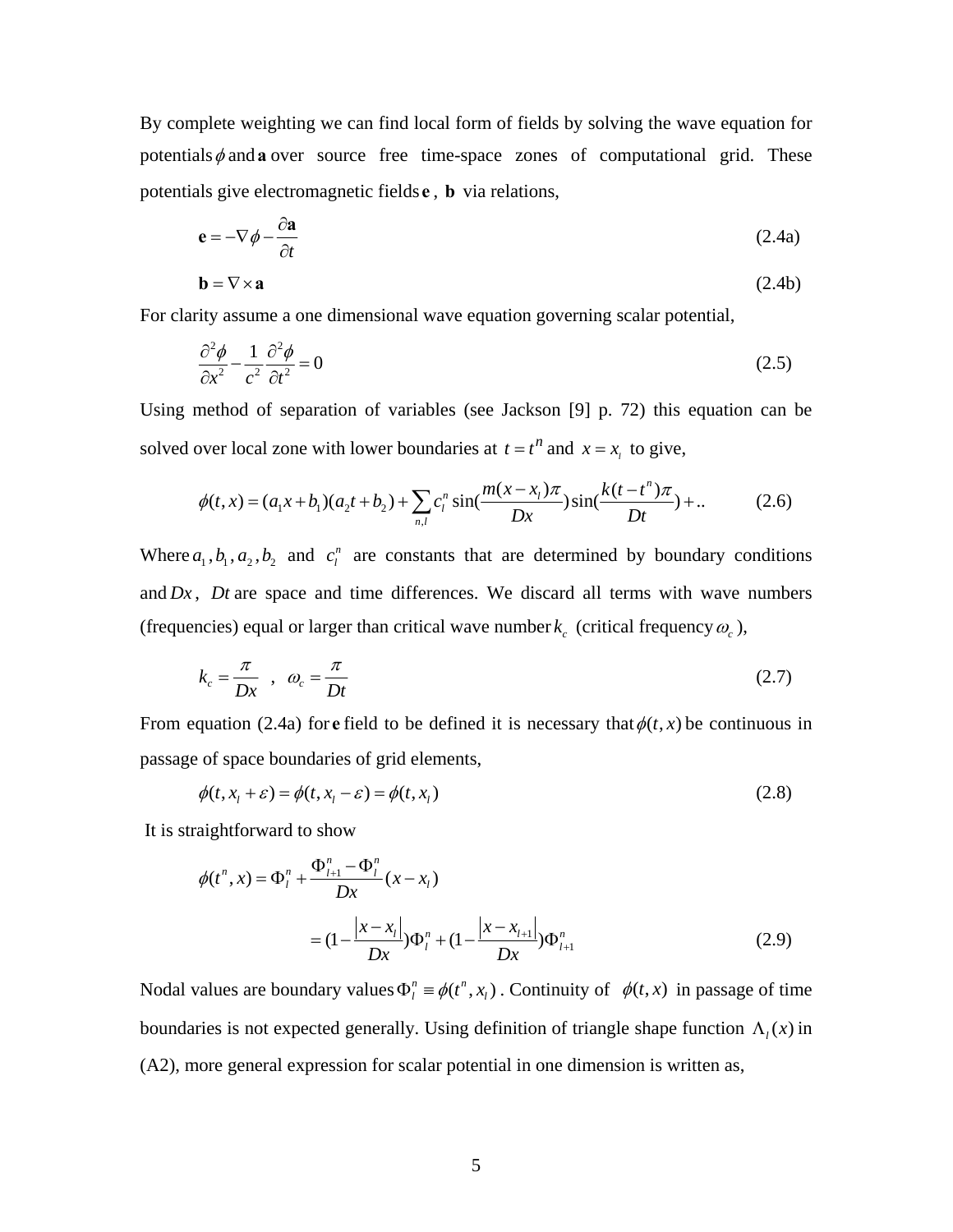$$
\phi(t,x) = \sum_{n,l} f^n(t) \Lambda_l(x) \Phi_l^n \tag{2.10}
$$

Where  $f''(t)$  is another local function that will be determined latter in this section. Now let consider a more general problem, two dimensional electromagnetic TM model; wave equations governing potential, in Lorenz gauge are written as,

$$
\nabla^2 \phi - \frac{1}{c^2} \frac{\partial^2 \phi}{\partial t^2} = -\frac{\rho}{\varepsilon_0}
$$
 (2.11a)

$$
\nabla^2 \mathbf{a} - \frac{1}{c^2} \frac{\partial^2 \mathbf{a}}{\partial t^2} = -\mu_0 \mathbf{j}
$$
 (2.11b)

Conditions at boundaries of elements are,

$$
\phi(t, x_1 + \varepsilon, y) = \phi(t, x_1 - \varepsilon, y) = \phi(t, x_1, y)
$$
\n(2.12a)

$$
\phi(t, x, y_m + \varepsilon) = \phi(t, x, y_m - \varepsilon) = \phi(t, x, y_m)
$$
\n(2.12b)

$$
a_x(t^n + \varepsilon, x, y) = a_x(t^n - \varepsilon, x, y) = a_x(t^n, x, y)
$$
\n(2.12c)

$$
a_y(t^n + \varepsilon, x, y) = a_y(t^n - \varepsilon, x, y) = a_y(t^n, x, y)
$$
\n(2.12d)

$$
a_x(t, x, y_m + \varepsilon) = a_x(t, x, y_m - \varepsilon) = a_x(t, x, y_m)
$$
 (2.12e)

$$
a_y(t, x_1 + \varepsilon, y) = a_y(t, x_1 - \varepsilon, y) = a_y(t, x_1, y)
$$
\n(2.12f)

The first two pairs come from (2.4a) and the third pair comes from (2.4b). Using these equations in the same way as what pursued to obtain (2.10), it is easy to show,

$$
\phi(t, x, y) = \sum_{n,l,m} \Phi_{l,m}^n f^n(t) \Lambda_l(x) \Lambda_m(y) \tag{2.13a}
$$

$$
a_x(t, x, y) = \sum_{n,l,m} A_{x,l,m}^n \Lambda^n(t) g_l(x) \Lambda_m(y)
$$
 (2.13b)

$$
a_{y}(t, x, y) = \sum_{n,l,m} A_{y,l,m}^{n} \Lambda^{n}(t) \Lambda_{l}(y) h_{m}(y)
$$
\n(2.13c)

 $g_l(x)$ ,  $h_m(y)$  together with  $f^n(t)$  are local functions that are not determined up to now. Note that undetermined parts of local functions correspond to directions that continuity of related potentials is not guaranteed. It is expected that extra restricting conditions limit undetermined parts of local functions. To see this we should use a result of section (IV) states that 'Lagrangian marker interpretation of particles (not energy conservation) results in equality of source weight functions and local profiles of corresponding potentials. In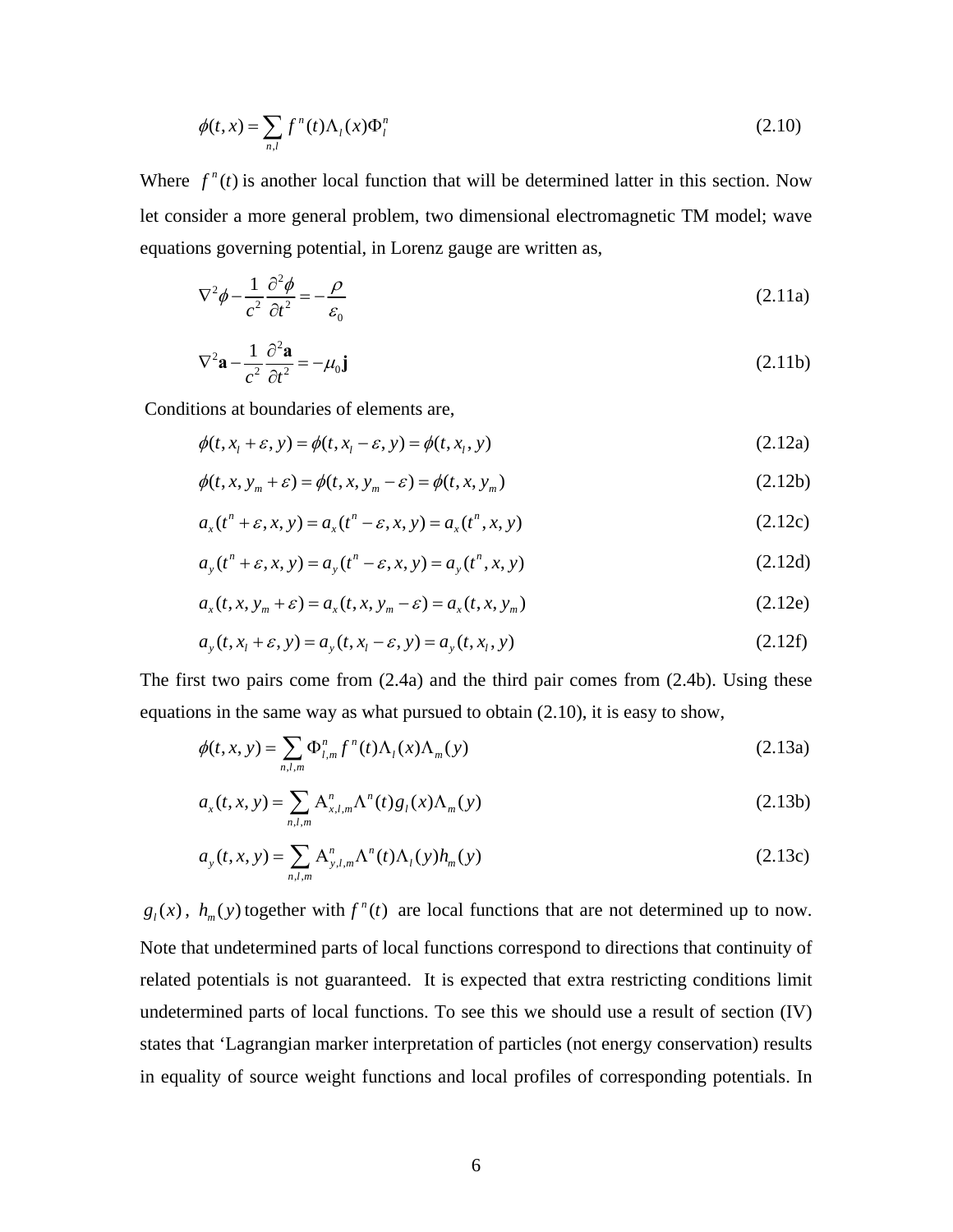other words scalar potential  $\phi$  and *i* component of vector potential **a** are expanded in terms of their nodal values  $\Phi_{g}^{n}$  and  $\mathbf{A}_{i,g}^{n}$  according to,

$$
\phi(t, \mathbf{x}) = \sum_{n,g} \Phi_g^n u_g^n(t, \mathbf{x})
$$
\n(2.14a)

$$
a_i(t, \mathbf{x}) = \sum_{n,g} A_{i,g}^n w_{i,g}^n(t, \mathbf{x})
$$
\n(2.14b)

Therefore charge conservation affect form of local profile of potentials. In sec (III) we have shown that charge conservation implies that weight functions root in the same generating function  $G_{g}^{n}$  (see relations (3.14)),

$$
\Delta^t u_g^n(t, x) = -\frac{\partial G_g^n(t, x)}{\partial t}
$$
\n(2.15a)

$$
\Delta_i w_{i,g}^n(t, x) = -\frac{\partial G_g^n(t, x)}{\partial x_i}
$$
\n(2.15b)

Here  $G_g^n$  plays role of  $S_g^n$  (here designated for shape function) local function in Eastwood [7]. Above relations can be written equivalently as,

$$
\frac{\partial}{\partial t} \Delta_i w_{i,g}^n(t, x) = \frac{\partial}{\partial x_i} \Delta^t u_g^n(t, x)
$$
\n(2.15c)

Substituting weight functions from (2.14) into this equation, it is easy to find undetermined functions  $f''(t)$ ,  $g_t(x)$ ,  $h_m(y)$ . After some straightforward manipulations, noting form of flattop function  $\Pi$  in (A1), weight functions are completely determined as,

$$
u_{l,m}^n(t, \mathbf{x}) = \Pi^n(t)\Lambda_l(x)\Lambda_m(y)
$$
\n(2.16a)

$$
w_{x,l,m}^n(t, \mathbf{x}) = \Lambda^{n+1/2}(t)\Lambda_{l+1/2}(x)\Lambda_m(y)
$$
 (2.16b)

$$
w_{y,l,m}^n(t, \mathbf{x}) = \Lambda^{n+1/2}(t)\Lambda_l(x)\Pi_{m+1/2}(y)
$$
\n(2.16c)

$$
G_g^n(t, x) = \Lambda^{n+1/2}(t)\Lambda_l(x)\Lambda_m(y)
$$
\n(2.16d)

We have used 1/2 correctives into indices such that nodal values of scalar potential locate at integer levels. Above form for local functions satisfy the Lorenz gauge condition we have used to write wave equations in the form (2.11). It is easy to show within each local zone,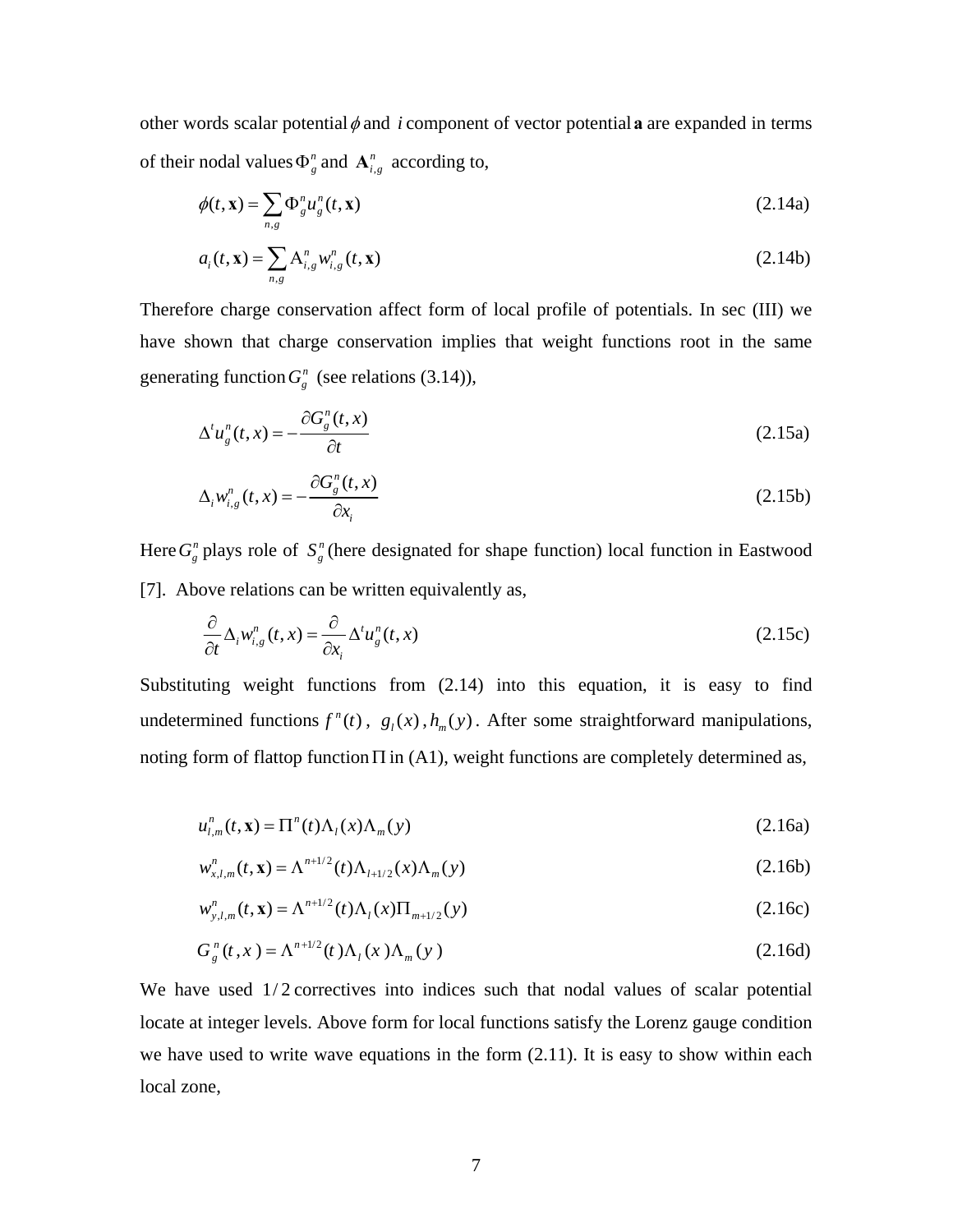$$
\nabla \cdot \mathbf{a} + \frac{1}{c^2} \frac{\partial \phi}{\partial t} = 0
$$
 (2.17)

Otherwise the above model wouldn't have such a solution.

Truncation of high frequency (wave number) part of expansion (2.6) is direct result of complete weighting. Error in local profile of potential, namely *local error*, due to this model is determined by comparing Taylor expansion of exact potentials with equations (2.13). For clarity let consider scalar potential in 1 dimension and eliminate time dependence. If  $\psi$  be its exact form using  $\psi(x_i) = \Phi_i$  and  $\psi(x_{i+1}) = \Phi_{i+1}$  we will have in  $interval[x_i, x_{i+1}],$ 

$$
\delta \phi_{er} = \psi(x) - \phi(x)
$$
  
=  $\psi(x) - [\Phi_{l} + \frac{\Phi_{l+1} - \Phi_{l}}{Dx}(x - x_{l})]$   
=  $-\frac{1}{2}Dx(x - x_{l}) \frac{\partial^{2} \psi}{\partial x^{2}} \bigg|_{x = x_{l}} (1 - \frac{x - x_{l}}{Dx}) + h.o.t = O((\frac{Dx}{l_{s}})^{2})$  (2.18).

 $l<sub>s</sub>$  is length scale of simulation, for example laser wavelength,.... The same statement holds for general situation.

#### **III. Source assignment and charge conservation**

Here we discuss assignment of charge and currents of time dependently shaped particles. By linearity of Maxwell equations and continuity equation it is sufficient to consider effects of a solitary particle. Implication of conservation of charge of a shaped particle automatically gives convenient form of its assignment into the mesh.

Let begin with shape function without explicit time dependence (in form  $S(\mathbf{x}' - \mathbf{x}_p(t))$ ) in one space dimension [3]. We can find exact values of electric field at boundaries of cells in context of our model. To do this we integrating Gauss's law at time *t*′ over cell*l* , we need to know value of total overlapped charge  $(q_i(t'))$  of particle *p* with this cell  $(e(t', x_{t+1/2}) - e(t', x_{t-1/2}) = q_1(t')$ , see fig. (1a)),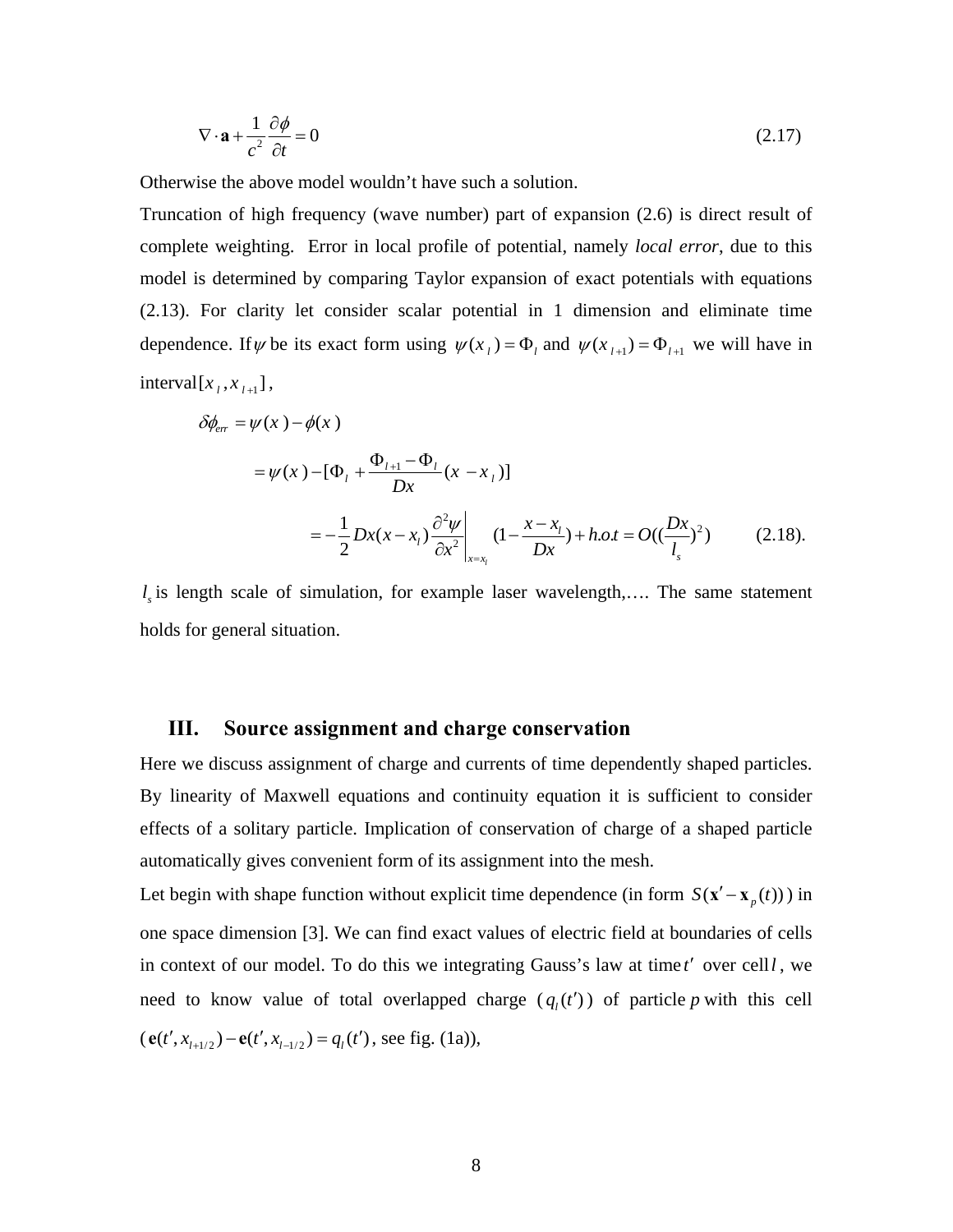$$
q_l(t') = Q_p \int_{l-l/2}^{l+1/2} S(x'-x_p(t'))dx' = Q_p \int dt \int_{l-l/2}^{l+1/2} [\delta(t'-t)S(x'-x_p(t))]dx'
$$
 (3.1a)

For this case nodal fields are defined as  $\mathbf{E}_{t+1/2}^n \equiv \mathbf{e}(t^n, x_{t+1/2})$ ,  $\mathbf{E}_{t-1/2}^n \equiv \mathbf{e}(t^n, x_{t-1/2})$  nodal charge is defined respectively to be,

$$
\mathbf{Q}_l^n \equiv q_l(t^n) \tag{3.1b}
$$

W e will have  $\mathbf{E}_{l+1/2}^n - \mathbf{E}_{l-1/2}^n = \mathbf{Q}_l^n$ . Such exact integration of Gauss's law confines local errors such as (2.19). Let consider variation of  $q_i(t)$  due to infinite small displacement of particle from  $\mathbf{x}_p$  to  $\mathbf{x}_p + d\mathbf{x}_p$  is,

$$
d(q_{l}(t)) = Q_{p} \int_{l-1/2}^{l+1/2} [S(x' - (x_{p} + dx_{p})) - S(x' - x_{p})] dx'
$$
  
= 
$$
-dx_{p} Q_{p} \int_{l-1/2}^{l+1/2} \frac{\partial S(x' - x_{p})}{\partial x} dx' = -Q_{p} v_{p} dt [S(x_{l+1/2} - x_{p}) - S(x_{l-1/2} - x_{p})](3.2)
$$

Comparing right hand and left hand of the above equation, we come in conclusion that charge is accumulated at cell center by electric current *j* with following form at surfaces of the cell,

$$
j(t, x_{l+1/2}) = Q_p v_p S(x_{l+1/2} - x_p(t))
$$
\n(3.3)

Variation of charge during particle displacement in time interval  $[t^n, t^{n+1}]$  is obtained by integration of (3.2). We integrate (3.2) to obtain,

$$
\mathbf{Q}_{l}^{n+1} - \mathbf{Q}_{l}^{n} = -Q_{p} \int_{n}^{n+1} dt v_{p} \left[ S(x_{l+1/2} - x_{p}) - S(x_{l-1/2} - x_{p}) \right]
$$
(3.4)

Right hand side of (3.4) is net flux of particle charge trough space boundaries of the cell. Ampere's law encounters a time integral (to obtain electric field) in the same manner as space integration of Gauss's law. Therefore we define nodal value of current to be,

$$
\mathbf{J}_{l+1/2}^{n+1/2} = Q_p \int_{n}^{n+1} dt v_p S(x_{l+1/2} - x_p(t)) = Q_p \int_{n}^{n+1} dt' \left[ \delta(t'-t) S(x_{l+1/2} - x_p(t)) \right] (3.5)
$$

Such assignment of charge and currents insures *conservation of charge* by (3.4). The rightmost expressions in (3.1a) and (3.5) give particle sources in terms of integrals over particle trajectory for strongly localized ( $\delta$  shape) particle in time. Including time dependence in form factor decomposes time domain of particles and time domain of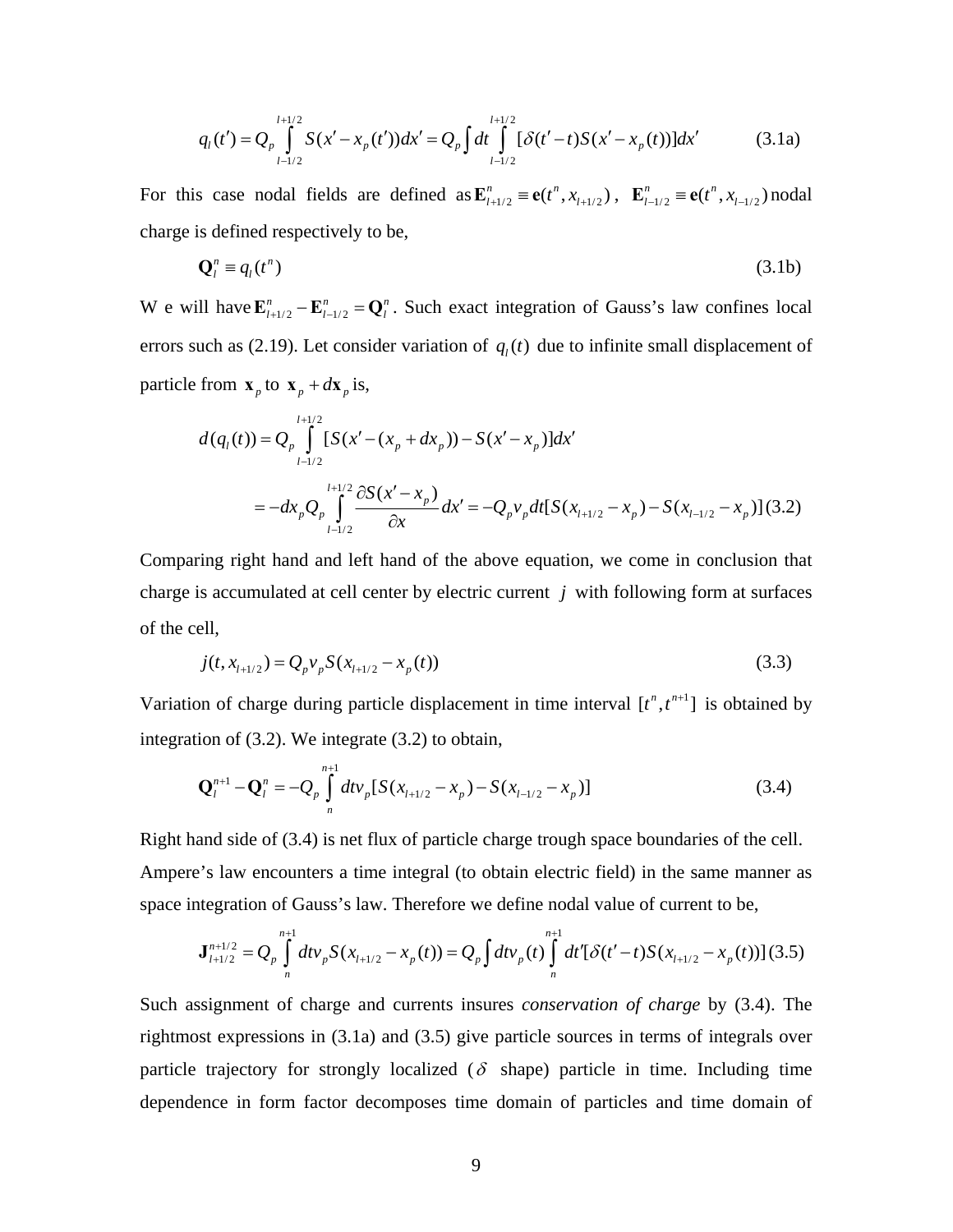fields. To see this we can rewrite rightmost hands of equations (3.1a) and (3.5) respectively in form,

$$
q_l(t') = Q_p \int_{l-l/2}^{l+l/2} dx' \int dt [\delta(t'-t)S(x'-x_p(t))]
$$
\n(3.6a)

$$
\mathbf{J}_{l+1/2}^{n+1/2} = Q_p \int_{n}^{n+1} dt' \int dt [\delta(t'-t)v_p(t)S(x_{l+1/2} - x_p(t))]
$$
(3.6b)

Expressions inside *t* integrals in the above equations are values of sources of a particle located at space-time point  $(t, x_{p}(t))$  in space-time point  $(t', x')$ . In this way particle sources are gradually accumulated in  $point(t', x')$  along with particle motion. Then sources in Maxwell's equations are integrated in the same way as charge in Gauss's law. To extend the above analysis we consider following generalization of shape function,

$$
S(\mathbf{x}' - \mathbf{x}_p(t)) \to S(t' - t, \mathbf{x}' - \mathbf{x}_p(t))
$$
\n(3.7)

Explicit time dependence states that a particle centered at point  $(t, x_n)$  along its world line is sensed at an arbitrary point of time and space  $(t', x')$ . Consider amount of charge  $(\Delta q_g^{n+1/2}(t))$  of a shaped particle included in a cell centered at time level  $n+1/2$  and space level  $g = (l, m)$  in analogy with (3.1),

$$
\Delta q_g^{n+1/2}(t) = Q_p \int_{n}^{n+1} dt' \int_{g_-}^{g_+} d\tau' S(t'-t, \mathbf{x}' - \mathbf{x}_p(t))
$$
\n(3.8)

With definition  $g = (l - 1/2, m - 1/2)$  and  $g_{+} = (l + 1/2, m + 1/2)$ . See fig.(1b) for a case in one space-dimension. When this particle moves along its word line, amount of its charge initially confined between time levels  $t^n$  and  $t^{n+1}$  gradually flows to its neighbor nods. Consider difference of  $\Delta q_g^{n+1/2}(t)$  due to infinite small displacement of particle,

$$
d(\Delta q_g^{n+1/2}(t)) = -dt Q_p \int\limits_{n}^{n+1} dt' \int\limits_{g_-}^{g_+} d\tau' \left[ \frac{\partial S}{\partial t'} + \mathbf{v}_p \cdot \frac{\partial S}{\partial \mathbf{x}'} \right]
$$
(3.9)

 It is useful to define *flux* in each direction to be integral of shape function over corresponding perpendicular hyper surface. Element of this hyper surface for time is  $d\tau$  and for  $x_i$  is multiplication of time difference  $dt'$  and element of perpendicular usual surface  $d\sigma'_{i}$ , (=  $dt' \cdot d\sigma'_{i}$ ). For two space dimensions (*x* and *y*) we define,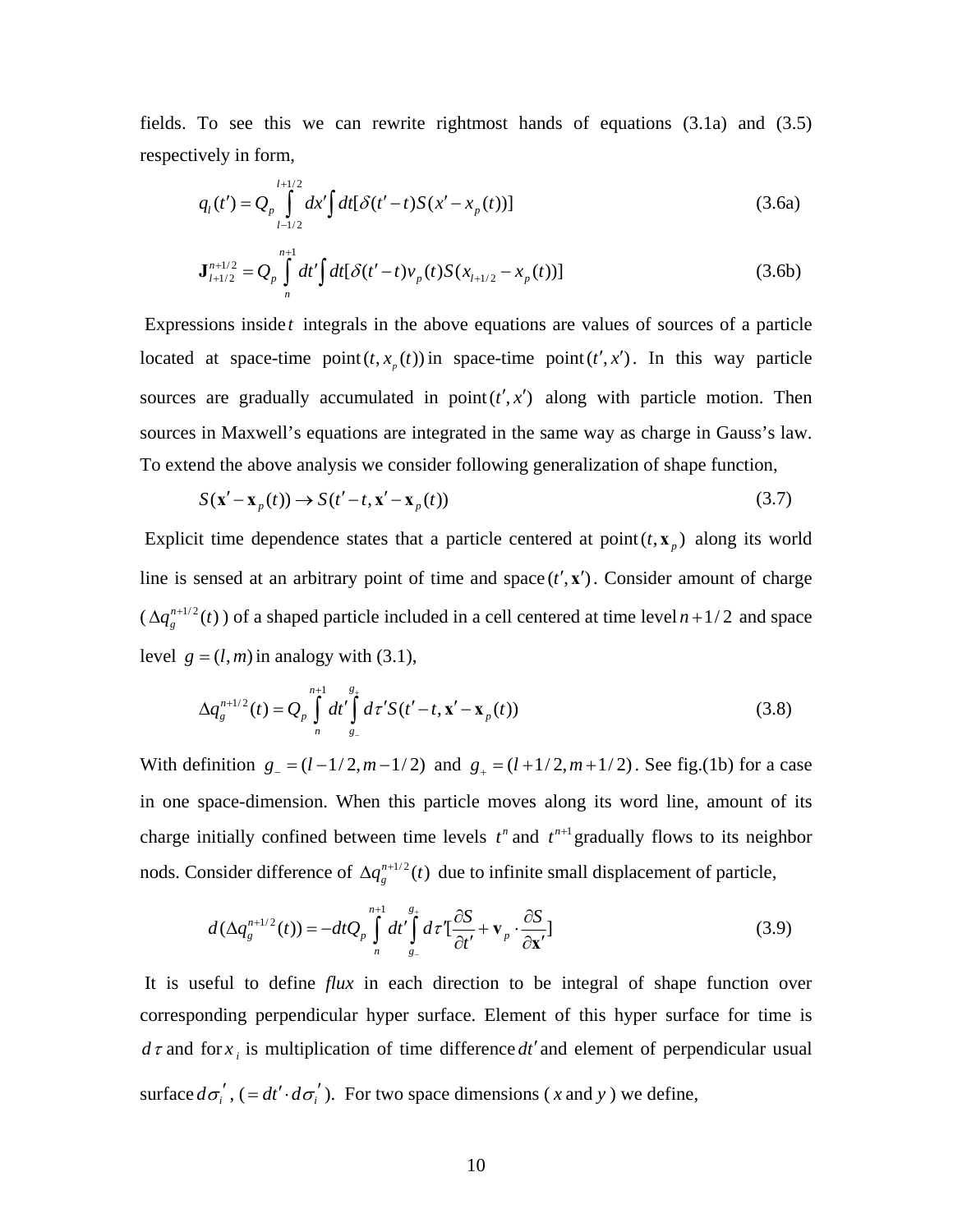$$
F_t(t'-t, \mathbf{x}_g - \mathbf{x}_p(t)) \equiv \int_{g_-}^{g_+} d\tau' S(t'-t, \mathbf{x}' - \mathbf{x}_p(t))
$$
\n(3.10a)

$$
F_x(t^{n+1/2} - t, x' - x_p, y_m - y_p) \equiv \int_{n}^{n+1} dt' \int_{m-1/2}^{m+1/2} dy' S(t' - t, x' - x_p(t))
$$
 (3.10b)

$$
F_{y}(t^{n+1/2} - t, x_{l} - x_{p}, y' - y_{p}) \equiv \int_{n}^{n+1} dt' \int_{l-l/2}^{l+l/2} dx' S(t' - t, x' - x_{p}(t))
$$
(3.10c)

We have used identity  $S(t'-t, \mathbf{x}' - \mathbf{x}_p) = S(t'-t^{-n+1/2}) - (t-t^{-n+1/2}), (\mathbf{x}' - \mathbf{x}_g) - (\mathbf{x}_p - \mathbf{x}_g))$ to determine arguments of densities. Manipulation of integral (3.9) in terms of these fluxes makes better insights in to their concept. For example the first term in integral of right hand side of (3.9) can be rewritten in the form,

$$
\int_{t^{-}}^{t^{+}} dt' \int_{n}^{n+1} d\tau \frac{\partial S}{\partial t'} = \int_{n}^{n+1} dt' \frac{d}{dt'} \int_{g_{-}}^{g_{+}} d\tau S = F_{t}(t^{+} - t, \mathbf{x}_{g} - \mathbf{x}_{p}(t)) - F_{t}(t^{-} - t, \mathbf{x}_{g} - \mathbf{x}_{p}(t))
$$

Repeating the same straightforward operations for space differentiations, equation (3.9) becomes,

$$
-d(\Delta q_g^{n+1/2}(t)) = Q_p \{ dt [F_t(t^{n+1} - t, \mathbf{x}_g - \mathbf{x}_p(t)) - F_t(t^n - t, \mathbf{x}_g - \mathbf{x}_p(t))]
$$
  
+  $dx_p [F_x(t^{n+1/2} - t, \mathbf{x}_{l+1/2,m} - \mathbf{x}_p(t)) - F_x(t^{n+1/2} - t, \mathbf{x}_{l-1/2,m} - \mathbf{x}_p(t))]$   
+  $dy_p [F_y(t^{n+1/2} - t, \mathbf{x}_{l,m+1/2} - \mathbf{x}_p(t)) - F_y(t^{n+1/2} - t, \mathbf{x}_{l,m-1/2} - \mathbf{x}_p(t)) ] \}$  (3.11)

For a particle with finite extension and for arbitrary time  $\frac{1}{2}$  evel  $n + \frac{1}{2}$  and space node *g* we have,

$$
\Delta q_g^{n+1/2}(-\infty) = \Delta q_g^{n+1/2}(\infty) = 0
$$
\n(3.12)

Note when we include time in particle coordinates it wouldn't be never at rest. Particle travels to neighborhood of time-space level from infinitely far distance and becomes far again as time proceeds. This implies charge conservation that is expressed in form,

$$
\Delta q_s^{n+1/2}(\infty) - \Delta q_s^{n+1/2}(-\infty) = \int d(\Delta q_s^{n+1/2}(t)) = 0
$$
\n(3.13)

This is generalized form of charge conservation and may be interpreted as statement of 'no charge is left between time levels'. We can also rewrite other trivial relations between the fluxes and  $\Delta q_g^{n+1/2}(t)$ . Let define local generating function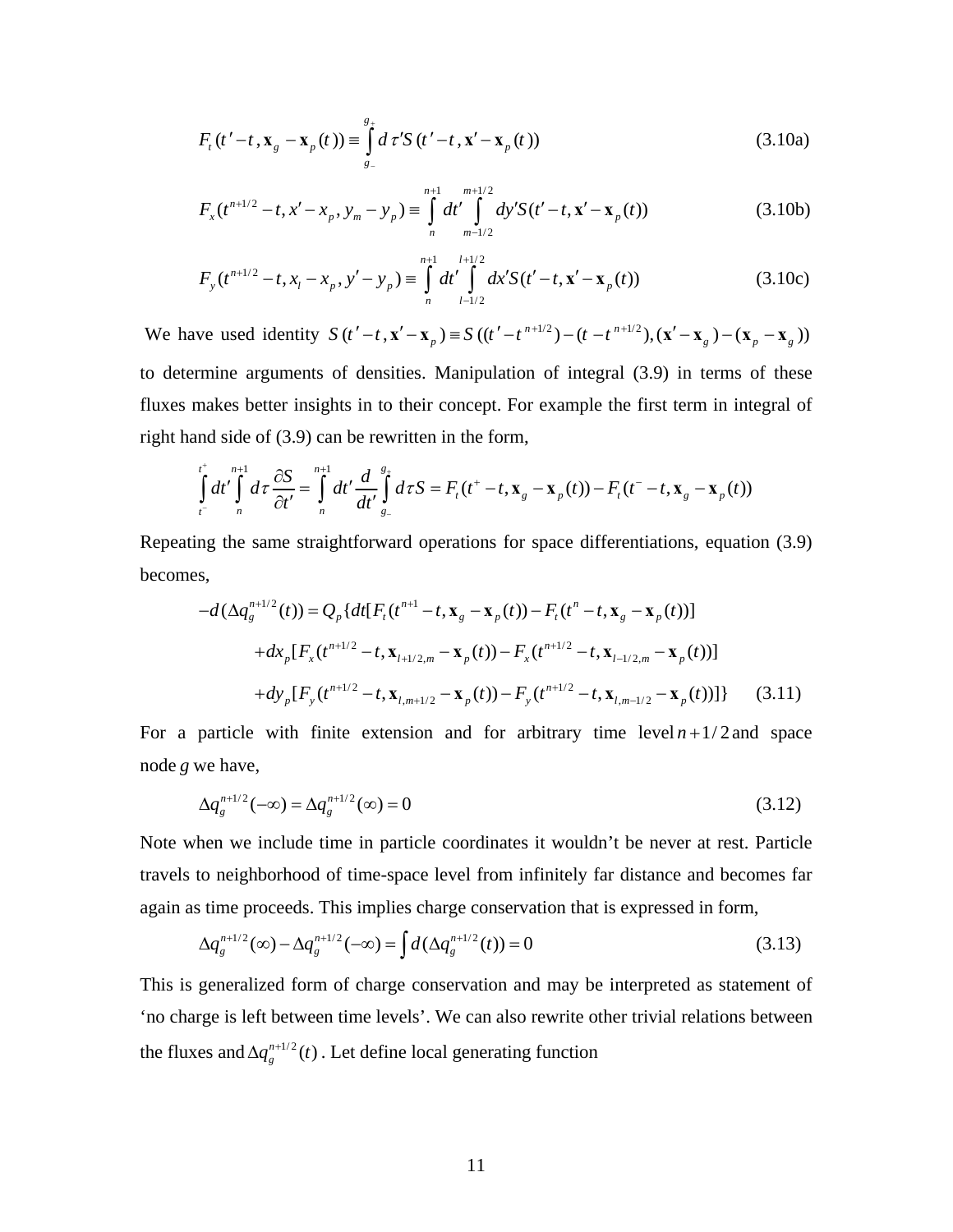$$
G(t - t^{n+1/2}, \mathbf{x} - \mathbf{x}_g) \equiv G_g^{n+1/2}(t, \mathbf{x}) \equiv -\frac{\Delta q_g^{n+1/2}(t)}{Q_p}\Big|_{\mathbf{x} = \mathbf{x}_p(t)}
$$
(3.14a)

Then from (3.11) it is clear that,

$$
\Delta' F_t = -\frac{\partial G}{\partial t} \tag{3.14b}
$$

$$
\Delta_i F_i = -\frac{\partial G}{\partial x_i} \tag{3.14c}
$$

 These relations are the same as what are used by Eastwood [7] to determine form of local functions  $(G_g^{n+1/2}(t, \mathbf{x}))$  here plays role of  $S_g^{n+1/2}(t, \mathbf{x})$  there). But there reasoning was due to definiteness of electromagnetic potentials. Rewriting trajectory differences in terms of velocities  $(dx_p = v_{p,x}(t)dt$ ,  $dy_p = v_{p,y}(t)dt$  in (3.11), and integrating it over all times following forms for nodal values are neutrally obtained,

$$
\mathbf{Q}_{l,m}^{n} = Q_p \int dt F_t(t^n - t, \mathbf{x}_{l,m} - \mathbf{x}_p(t))
$$
\n(3.15a)

$$
\mathbf{J}_{x,l+1/2,m}^{n+1/2} = Q_p \int dt \left[ v_{p,x}(t) F_x(t^{n+1/2} - t, \mathbf{x}_{l+1/2,m} - \mathbf{x}_p(t)) \right]
$$
(3.15b)

$$
\mathbf{J}_{y,l,m+1/2}^{n+1/2} = Q_p \int dt \left[ v_{p,y}(t) F_y(t^{n+1/2} - t, \mathbf{x}_{l,m+1/2} - \mathbf{x}_p(t)) \right]
$$
(3.15c)

Now it is easy to find connection between fluxes used here and weight functions of sec. II. That weight functions are exactly these fluxes,

$$
u_g^n(t, \mathbf{x}) = F_t(t^n - t, \mathbf{x}_g - \mathbf{x})
$$
\n(3.16a)

$$
w_{i,g}^{n+1/2}(t, \mathbf{x}) = F_i(t^{n+1/2} - t, \mathbf{x}_g - \mathbf{x})
$$
\n(3.16b)

As we have stated in descriptions of equations (3.6), eventually time domains of particles and fields are decomposed and we are left with cell integrated sources. To see this, let take a look at equations we have obtained so far. For example nodal charge as is given by (3.15a), is integration over cell space of following orbit integrated density,

$$
\rho(t', \mathbf{x}') = Q_p \int dt S(t'-t, \mathbf{x}' - \mathbf{x}_p(t))
$$
\n(3.17a)

$$
\mathbf{Q}_{l,m}^n = \int_{g-}^{g+} d\tau' \rho(t^n, \mathbf{x'}) \tag{3.17b}
$$

The same situation occurs about current densities and nodal currents,

$$
\mathbf{j}(t', \mathbf{x}') = Q_p \int dt [\mathbf{v}_p(t) S(t'-t, \mathbf{x}' - \mathbf{x}_p(t))]
$$
(3.18a)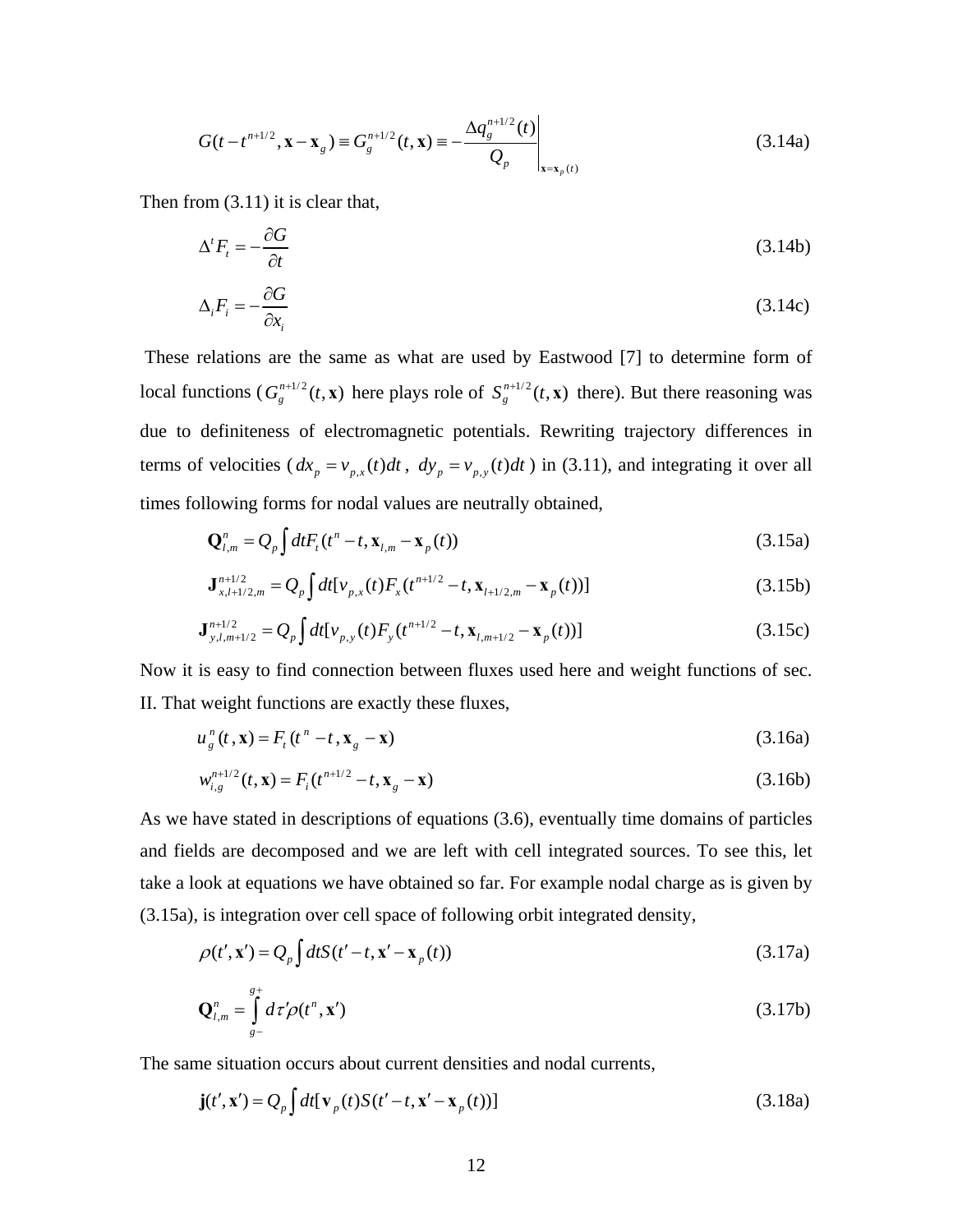$$
\mathbf{J}_{x,l+1/2,m}^{n+1/2} = \int_{n}^{n+1} dt' \int_{m-1/2}^{m+1/2} d\sigma_x' j_x(t', x'_{l+1/2}, y') \tag{3.18b}
$$

$$
\mathbf{J}_{y,l,m+1/2}^{n+1/2} = \int_{n}^{n+1} dt' \int_{l-1/2}^{l+1/2} d\sigma_{y}^{\prime} j_{y}(t',x',y_{m+1/2}^{\prime})
$$
(3.18c)

Generalized form of charge conservation (3.11) that in terms of nodal values becomes,

$$
\Delta^t \mathbf{Q}_{g}^{n+1} + \Delta_x \mathbf{J}_{x,l+1/2,m}^{n+1/2} + \Delta_y \mathbf{J}_{y,l,m+1/2}^{n+1/2} = 0
$$
\n(3.19)

### **IV. Interaction of particles and fields and PIC discrepancy**

It is well known that particle-field exchange term in electrodynamics is [9],

 $\mathbf{r}$  $\overline{a}$ 

$$
W_{ed} = \int dt \int d\tau [\rho \phi - \mathbf{a} \cdot \mathbf{j}] \tag{4.1}
$$

In analogy with this relation interaction of nodal sources and nodal fields is given by,

$$
\mathbf{W} = \sum_{n,g} [\mathbf{Q}_{g}^{n} \Phi_{g}^{n} - \sum_{i} \mathbf{J}_{i,g}^{n} \mathbf{A}_{i,g}^{n}]
$$
(4.2)

In the other hand we know particles as Lagrangian markers. This means that fields act on particles by interaction term,

$$
\mathbf{W}' = \sum_{p} Q_{p} \int dt \left[ \phi(t, \mathbf{x}_{p}) - \mathbf{A}(t, \mathbf{x}_{p}) \cdot \mathbf{v}_{p} \right]
$$
(4.3)

For the whole system to be a Lagrangian system it is necessary that (4.2) and (4.3) be identically equal. Using relations (2.2) for nodal sources we end up with relations (2.4) for potentials. Basically we need to know form of variation of fields inside small local domains of mesh prior to computations. For this we have devised concept of complete assignment. In other hand particle is marked by a 2*d* dimensional vector in*d* dimensional phase-space. Such particle-mesh model has an inevitable problem. To see this, let rewrite (4.3) in following useful form,

$$
\mathbf{W}' = \sum_{p} Q_{p} \int d\tau \int dt \left[ \delta(x - x_{p}(t)) \phi(t, \mathbf{x}) - \delta(x - x_{p}(t)) \mathbf{v}_{p} \cdot \mathbf{A}(t, \mathbf{x}) \right]
$$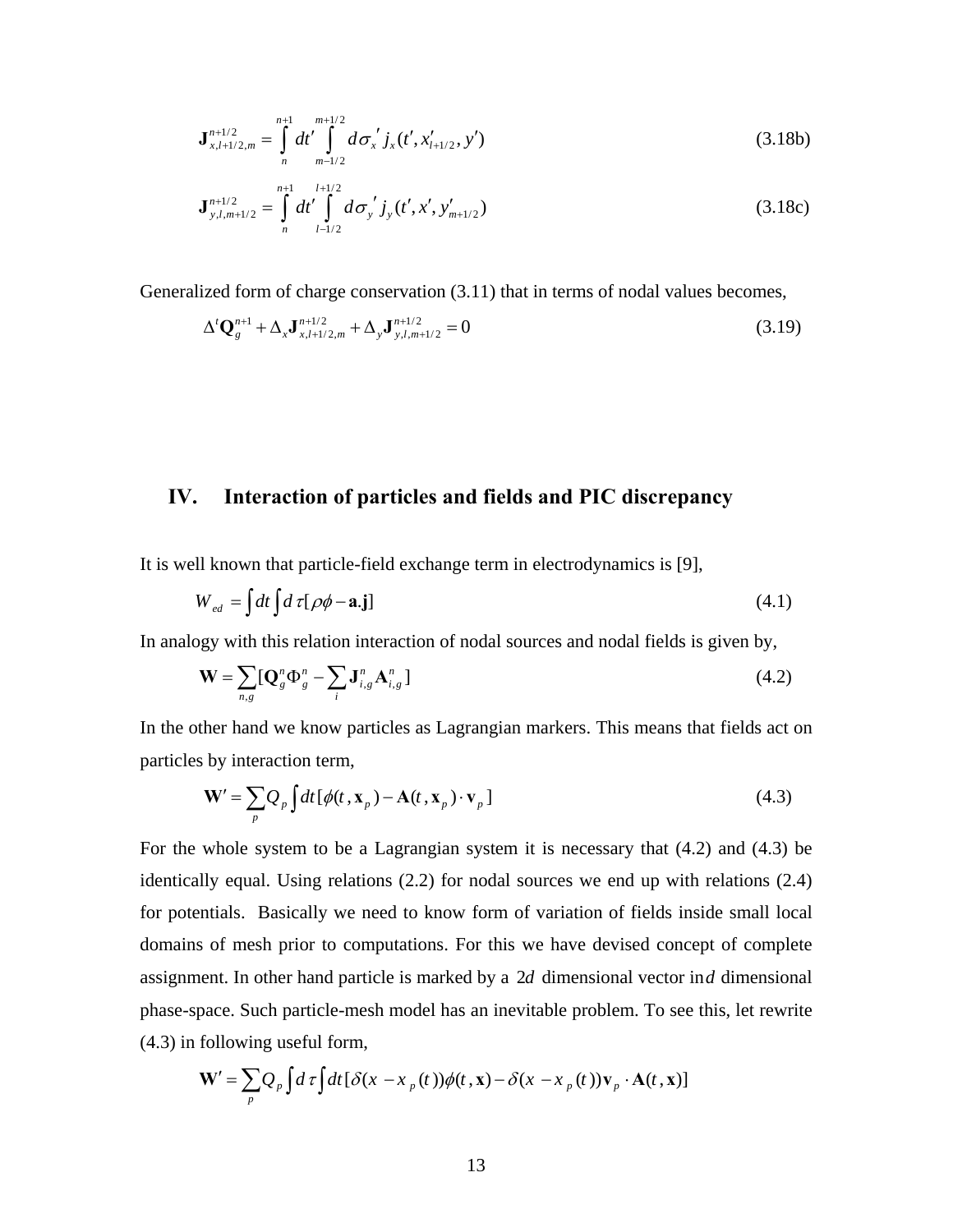It is clear that interaction term **W**<sup> $\prime$ </sup> contains localized  $\delta$  shape sources that possibly may be located inside infinite small local domains. While fields are calculated inside computational elements using edge and face centered sources, particles act upon the system by localized sources possibly inside elements. Note that this problem is inherent and we call it PIC discrepancy. A result of this discrepancy is violation of conservation laws. Because it is well known that conservation laws in fact result from symmetries in Lagrangian and any problem with a part of Lagrangian will affect these symmetries. It is neutral that decreasing size of the time space finite element reduces this discrepancy.

# **V. Field equations for TM mode**

As we have seen, in PIC source assignment is accompanied by a kind of accumulation in time-space (see equations (3.17) and (3.18)). Therefore to obtain variations of fields corresponding to these accumulated sources we should use integral form of Maxwell' equations. These equations are,

$$
\iint_{S} \mathbf{e}(t, \mathbf{x}') \cdot d\sigma = \int_{V} \rho(t, \mathbf{x}') d\tau
$$
 (Gauss's law) (5.1a)

$$
\iint_L \mathbf{b}(t, \mathbf{x}') \cdot d\mathbf{l} = \frac{1}{c^2} \frac{d}{dt} \int_S \mathbf{e}(t, \mathbf{x}') \cdot d\sigma + \frac{1}{c^2} \int_S \mathbf{j}(t, \mathbf{x}') \cdot d\sigma \text{ (Ampere's law)} \tag{5.1b}
$$

$$
\iint_{L} \mathbf{e}(t, \mathbf{x}') \cdot \mathbf{dl} = -\frac{d}{dt} \int_{S} \mathbf{b}(t, \mathbf{x}') \cdot \mathbf{d}\sigma \qquad \text{(Faraday's law)} \tag{5.1c}
$$

$$
\iint_{S} \mathbf{b}(t, \mathbf{x}') \cdot d\sigma = 0
$$
 (Absence of magnetic monopole) (5.1d)

The Ampere's and Faraday's laws are integrated conveniently over time to give evolution of nodal fields. By expanding integrands in terms of nodal values of fields we obtain computational correspondences of these equations. To do this we should obtain local profiles of fields by substitution of expansions (2.14) into relations (2.4). For example using  $e_x = -\frac{\partial \phi}{\partial x} - \frac{\partial a_x}{\partial t}$  we have,

$$
e_x(t, x, y) = -\sum_{n,l,m} \frac{\Phi^n_{l,m}}{DX} \Pi^n(t) \left[ -\Pi_{l+1/2}(x) + \Pi_{l-1/2}(x) \right] \Lambda_m(y) +
$$

$$
-\sum_{n,l,m} \frac{\mathbf{A}_{x,l+1/2,m}^{n+1/2}}{DT} \left[ -\Pi^{n+1}(t) + \Pi^n(t) \right] \Pi_{l+1/2}(x) \Lambda_m(y)
$$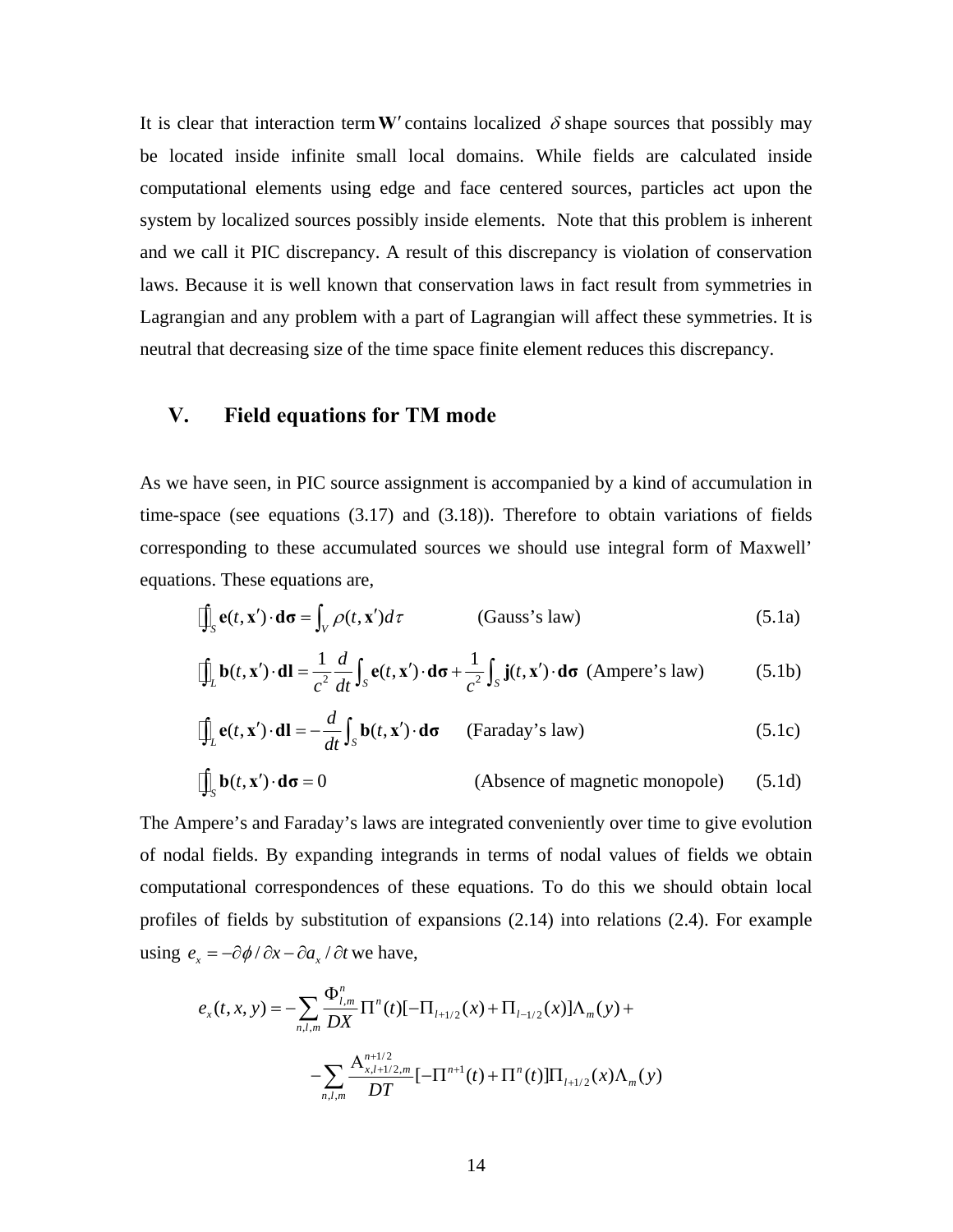Changing summation index  $l$  to  $l + 1$  in the second part of the first summation, and using local property of  $\Pi_{l+1/2}(x)$  ( $\Pi_{l_0-1/2}(x) = \Pi_{l_1-1/2}(x) = 0$  where  $l_0$  and  $l_1$  are indices of points just before start and just after end of our computational domain ) it is easy to show,

$$
\sum_{n,l,m} \Phi_{l,m}^n \Pi^n(t) \Pi_{l-1/2}(x) \Lambda_m(y) = \sum_{n,l,m} \Phi_{l+1,m}^n \Pi^n(t) \Pi_{l+1/2}(x) \Lambda_m(y)
$$

Performing the same straightforward manipulations we have,

$$
e_x(t, x, y) = \sum_{n,l,m} -(\frac{\Phi_{l+1,m}^n - \Phi_{l,m}^n}{DX} + \frac{A_{x,l+1/2,m}^{n+1/2} - A_{x,l+1/2,m}^{n-1/2}}{DT})\Pi^n(t)\Pi_{l+1/2}(x)\Lambda_m(y)
$$
  

$$
\equiv \sum_{n,l,m} E_{x,l+1/2,m}^n \Pi^n(t)\Pi_{l+1/2}(x)\Lambda_m(y)
$$
(5.2a)

According to this relation, nodal values of  $E<sub>x</sub>$  locate at integer time, integer *y* and half integer *x* levels and relate to potential nodal values by,

$$
E_{x,l+1/2,m}^{n} = -\left(\frac{\Phi_{l+1,m}^{n} - \Phi_{l,m}^{n}}{DX} + \frac{A_{x,l+1/2,m}^{n+1/2} - A_{x,l+1/2,m}^{n-1/2}}{DT}\right)
$$
(5.3a)

In the same way we obtain for other components and fields,

$$
e_{y}(t,x,y) = \sum_{n,l,m} E_{y,l,m+1/2}^{n} \Pi^{n}(t) \Lambda_{l}(x) \Pi_{m+1/2}(y)
$$
\n(5.2b)

$$
b_z(t, x, y) = \sum_{n,l,m} B_{z,l+l/2,m+l/2}^{n+l/2} \Lambda^{n+l/2}(t) \Pi_{l+l/2}(x) \Pi_{m+l/2}(y)
$$
(5.2c)

And

$$
E_{y,l,m+1/2}^{n} = -(\frac{\Phi_{l,m+1}^{n} - \Phi_{l,m}^{n}}{DY} + \frac{A_{y,l,m+1/2}^{n+1/2} - A_{y,l,m+1/2}^{n-1/2}}{DT})
$$
(5.3b)

$$
\mathbf{B}_{z,l+1/2,m+1/2}^{n+1/2} = -(\frac{\mathbf{A}_{y,l+1,m+1/2}^{n+1/2} - \mathbf{A}_{y,l,m+1/2}^{n+1/2}}{DX} - \frac{\mathbf{A}_{x,l+1/2,m+1}^{n+1/2} - \mathbf{A}_{x,l+1/2,m}^{n+1/2}}{DY})
$$
(5.3c)

Mesh structure of fields and potentials is depicted in fig. 2.

Using nodal expansions obtained so far in equations (5.1), we obtain discreet Maxwell equations. Let examine Gauss's law first. Consider integral equation (5.1a) over a 2*d* volume determined in fig (3). We already have presented total charge inside the volume as nodal value of charge  $Q_{l,m}^n$ . Therefore it is sufficient to calculate surface integral of the left hand side. Three nodal values of **e** contribute expansions (5.2a) and (5.2b) to determine values of this field over surface of each boundary. For example for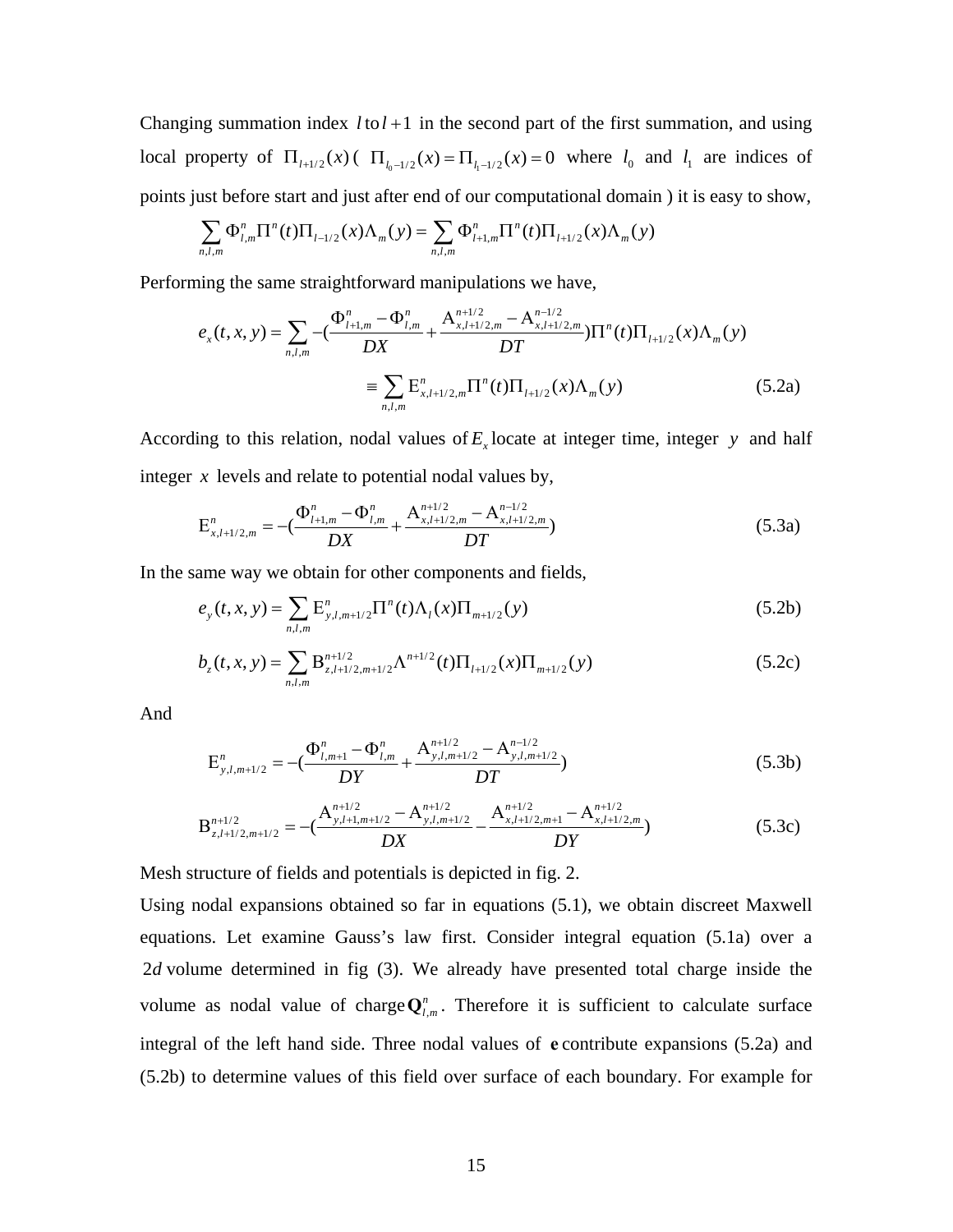the right boundary  $e_x$  is determined in terms of  $\mathbf{E}_{x,l+1/2,m-1}^n$  and  $\mathbf{E}_{x,l+1/2,m}^n$  for points inside lower cell and  $\mathbf{E}_{x, l+1/2, m}^{n}$  and  $\mathbf{E}_{x, l+1/2, m+1}^{n}$  for points of upper cell. Integrals are calculated trivially to give

$$
\Delta_x(\alpha_y \mathbf{E}_{x,t+1/2,m}^n) + \Delta_y(\alpha_x \mathbf{E}_{y,t,m+1/2}^n) = \mathbf{Q}_{t,m}^n
$$
\n(5.4)

Where averaging operator  $\alpha_l$  is defined such that  $\alpha_l \mathbf{M}_l = \frac{1}{2} \mathbf{M}_{l-1} + \frac{3}{4} \mathbf{M}_{l} + \frac{1}{2} \mathbf{M}_{l+1}$  $\alpha_l \mathbf{M}_l \equiv \frac{1}{8} \mathbf{M}_{l-1} + \frac{3}{4} \mathbf{M}_l + \frac{1}{8} \mathbf{M}_{l+1}$ . As we have stated this equation is in fact an initial condition in satisfaction of charge conservation. Time evolution of electric field is governed by Ampere's law. Integrating this equation over time interval  $[t^-=t^*, t^+=t^{n+1}]$ , we obtain,

$$
\int_{S} \mathbf{e}(t^{n+1}, \mathbf{x}') \cdot d\sigma' - \int_{S} \mathbf{e}(t^{n}, \mathbf{x}') \cdot d\sigma' =
$$
\n
$$
c^{2} \int_{n}^{n+1} dt' \int_{L} \mathbf{b}(t, \mathbf{x}') \cdot d\mathbf{l}' - \int_{n}^{n+1} dt' \int_{S} \mathbf{j}(t, \mathbf{x}') \cdot d\sigma'
$$
\n(5.5)

Now consider the above integral over area enclosed by curve shown in fig (4b) that passes through points  $\mathbf{x}_{l-1/2,m+1/2}$  and  $\mathbf{x}_{l+1/2,m+1/2}$  tangential to **b** vector. Space bounds of this area together with time bounds are chosen such that current term in (5.5) coincides exactly with form of nodal current (3.18) obtained in sec (III). Again three neighbor nods contribute in electric flux through the above surface (see fig (4a)). The same situation occurs about time integration of **b** field (see fig (4c)). After fairly straightforward calculations we will have,

$$
\Delta^{t}(\alpha_{l}\mathbf{E}_{y,l,m+1/2}^{n+1}) = c^{2}\Delta_{x}(\alpha^{t}\mathbf{B}_{z,l+1/2,m+1/2}^{n+1/2}) - \mathbf{J}_{y,l,m+1/2}^{n+1/2}
$$
\n(5.6a)

By choosing another convenient tangent curve passing through points  $\mathbf{x}_{l+1/2,m-1/2}$  and  $\mathbf{x}_{l+1/2,m+1/2}$ , in the same manner we obtain Amperes law for  $e_x$ ,

$$
\Delta^{t}(\alpha_{m}\mathbf{E}_{x,l+1/2,m}^{n+1}) = -c^{2}\Delta_{y}(\alpha^{t}\mathbf{B}_{z,l+1/2,m+1/2}^{n+1/2}) - \mathbf{J}_{x,l+1/2,m}^{n+1/2}
$$
\n(5.6b)

To obtain computational form of Faraday's law we first time integrate this law equation over interval  $[t^- = t^{n-1/2}, t^+ = t^{n+1/2}],$ 

$$
\int_{S} \mathbf{b}(t^{n+1/2}, \mathbf{x}') \cdot d\sigma' - \int_{S} \mathbf{b}(t^{n-1/2}, \mathbf{x}') \cdot d\sigma' = -\int_{n-1/2}^{n+1/2} dt' \int_{L} \mathbf{e}(t, \mathbf{x}') \cdot d\mathbf{l}'
$$
\n(5.7)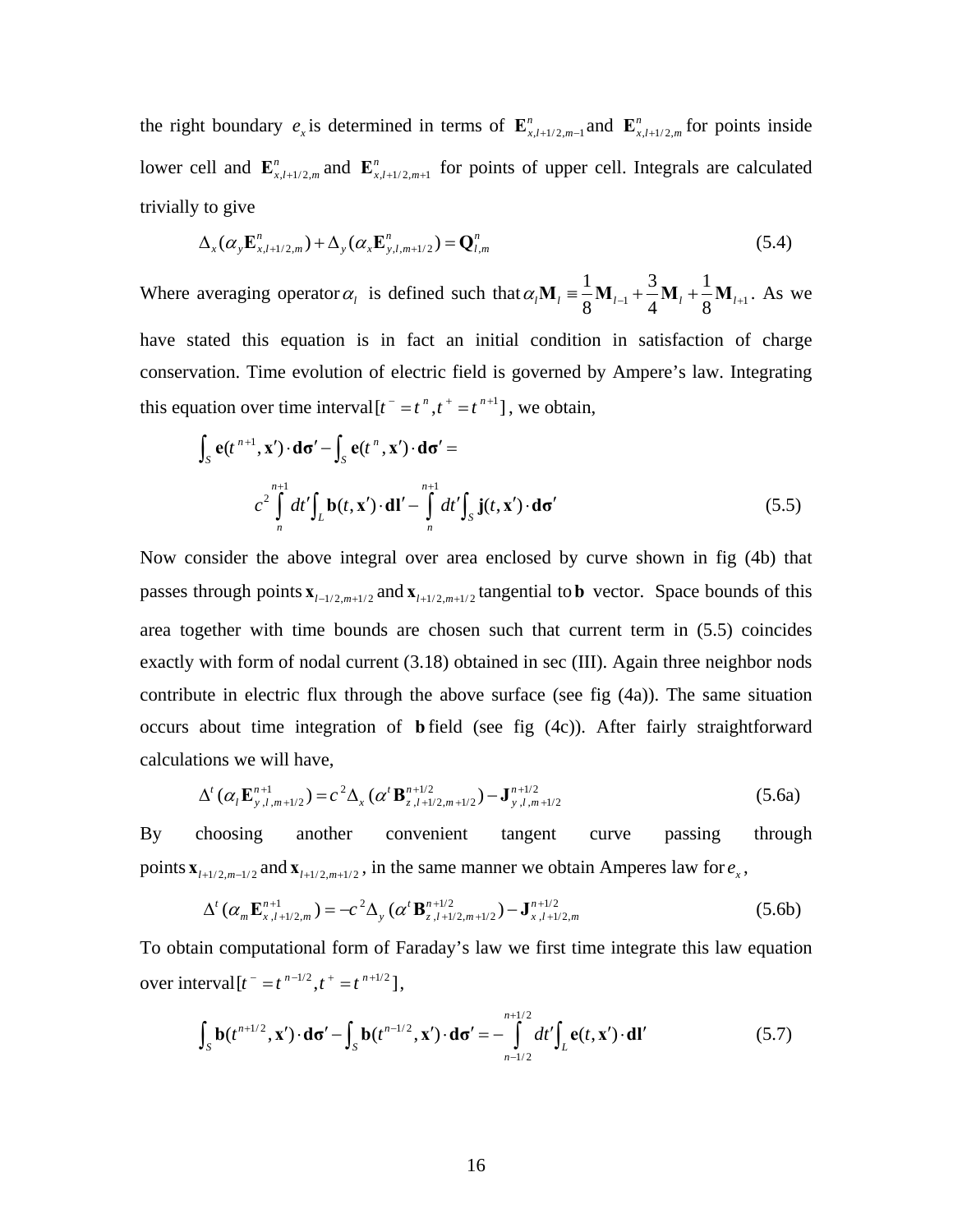To rewrite these integrals in terms of nodal values consider mesh presentation of fig (4d). We obtain straightforwardly,

$$
\Delta^{\prime} \mathbf{B}_{z,l+1/2,m+1/2}^{n+1/2} = -(\Delta_x \mathbf{E}_{y,l,m+1/2}^n - \Delta_y \mathbf{E}_{x,l+1/2,m}^n)
$$
\n(5.8)

When we work in regime of wave numbers (frequencies) that are very large comparing to length (time) differentials, as is the case in much of PIC simulations, a very cost effective work is to lump averaging operators in equations (5.4), (5.6a), (5.6b). Lumped versions of these equations are respectively,

$$
\Delta_{x} \mathbf{E}_{x, l+1/2, m}^{n} + \Delta_{y} \mathbf{E}_{y, l, m+1/2}^{n} = \mathbf{Q}_{l, m}^{n}
$$
\n(5.9a)

$$
\Delta^{\prime} \mathbf{E}_{y,l,m+1/2}^{n+1} = c^2 \Delta_x \mathbf{B}_{z,l+1/2,m+1/2}^{n+1/2} - \mathbf{J}_{y,l,m+1/2}^{n+1/2}
$$
(5.9b)

$$
\Delta^{\prime} \mathbf{E}_{x,l+1/2,m}^{n+1} = -c^2 \Delta_y \mathbf{B}_{z,l+1/2,m+1/2}^{n+1/2} - \mathbf{J}_{x,l+1/2,m}^{n+1/2}
$$
(5.9c)

# **VI. Leapfrog scheme for explicit equations**

Integral form of Newton-Lorenz equations of motion are,

$$
\mathbf{p}(t^+) - \mathbf{p}(t^-) = \int_{t^-}^{t^+} dt [\mathbf{e}(t, \mathbf{x}_p(t)) + \mathbf{v}(t) \times \mathbf{b}(t, \mathbf{x}_p(t))]
$$
(6.1a)

$$
\mathbf{x}_{p}(t^{+}) - \mathbf{x}_{p}(t^{-}) = \int_{t^{-}}^{t^{+}} dt \mathbf{v}(t) \qquad , \ \mathbf{v} = \frac{\mathbf{p}}{\gamma} \ , \ \gamma = (1 - \mathbf{v} \cdot \mathbf{v})^{-1/2}
$$
(6.1b)

Here after we eliminate particle index  $(p)$  of quantities except for position and use it only in summations over particles. Integrand of right hand of (6.1a) contains fields that are obtained from sources assigned from particles to mesh according to time integrals (3.18). A general computational strategy that previously was implicitly used is to approximate particle orbit piece by piece in intervals  $[t^n, t^{n+1}]$  by linear interpolating functions. Within this approximation particle position is written in terms of its values at time instants  $t^n$  s (see fig (5)),

$$
x_{p,i}(t) = \sum_{n} \mathbf{X}_{i}^{n} \Lambda^{n}(t) , (\mathbf{X}_{i}^{n} \equiv x_{p,i}(t^{n}))
$$
 (6.2)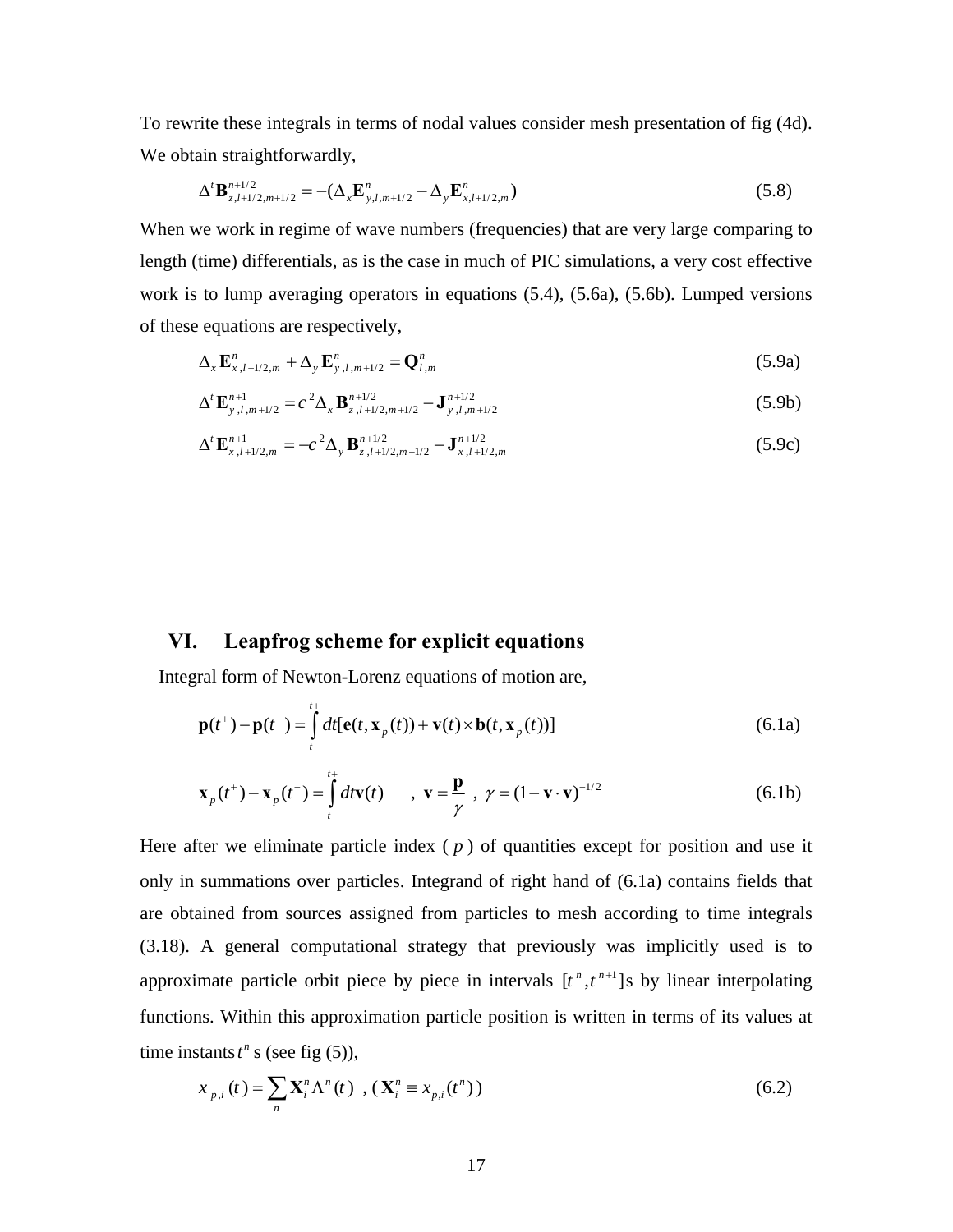Slop of interpolating function inside  $[t^n, t^{n+1}]$  is defined to be velocity  $V^{n+1/2}$ . With this definition, matching of interpolating line and exact orbit at bounds of this interval (see fig (5)) gives following exact relation for position update,

$$
\mathbf{X}_i^{n+1} - \mathbf{X}_i^n = \mathbf{V}_i^{n+1/2} Dt
$$
\n
$$
(6.3)
$$

It is well known that with linear interpolation deviation of  $V^{n+1/2}$  from  $v(t^{n+1/2})$  is of order of  $Dt^3$  (see ref [10] sec. 2) and maximum deviation of exact particle position from interpolating function at midpoint of  $[t^n, t^{n+1}]$  is of order of  $Dt^2$ . If we use this approximate orbit inside integral (6.1a) its result will be accurate within (accuracy of  $(\mathbf{x}_n)=Dt^2$ ) ×  $Dt = Dt^3$ . Therefore within accuracy of  $Dt^3$  and using definition of  $\mathbf{P}^{n+1/2} = MV^{n+1/2}(1-(V^{n+1/2} \cdot V^{n+1/2})/c^2)^{-1/2}$ , Momentum equation is integrate over  $[t^{n-1/2}, t^{n+1/2}]$  to give,

$$
\mathbf{P}^{n+1/2} - \mathbf{P}^{n-1/2} = Q \int_{n-1/2}^{n+1/2} dt [\mathbf{e}(t, \mathbf{x}_p(t)) + \mathbf{v}(t) \times \mathbf{b}(t, \mathbf{x}_p(t))]
$$
(6.4)

This equation should be simplified further to be implacable. Method of leapfrog replaces integrand of  $(6.4)$  with value of force at mid-time  $t^n$ . If electromagnetic fields were continuous and differentiable this replacement retains order of accuracy  $(Dt^3)$ . This can be shown easily by Taylor expansion of integrand around  $t^n$ . Momentum update in Leapfrog scheme is,

$$
\mathbf{P}^{n+1/2} - \mathbf{P}^{n-1/2} = QDt[\mathbf{e}(t^n, \mathbf{X}^n) + \mathbf{v}(t^n) \times \mathbf{b}(t^n, \mathbf{X}^n)]
$$
(6.5)

According to (4.2c)  $\mathbf{b}(t^n, \mathbf{X}^n) = \frac{1}{2} (\mathbf{b}(t^{n-1/2}, \mathbf{X}^n) + \mathbf{b}(t^{n+1/2}, \mathbf{X}^n))$  and we may

write  $\mathbf{v}_p(t^n) = \frac{1}{2} (\mathbf{V}^{n-1/2} + \mathbf{V}^{n+1/2})$  without loss of accuracy. But discontinuity of fields along some of time or space directions enters flaws into this approximation and reduces accuracy (see Birdsall and Langdon [2] section on effects of spatial grid).

Another inevitable approximation that we should make to obtain explicit algorithm is due to calculation of sources. If we try to obtain sources (3.17), (3.18) using constant speed approximation, time extension of particle relates these sources to values of dynamical variables at future times. To overcome this problem we should contract particle in time in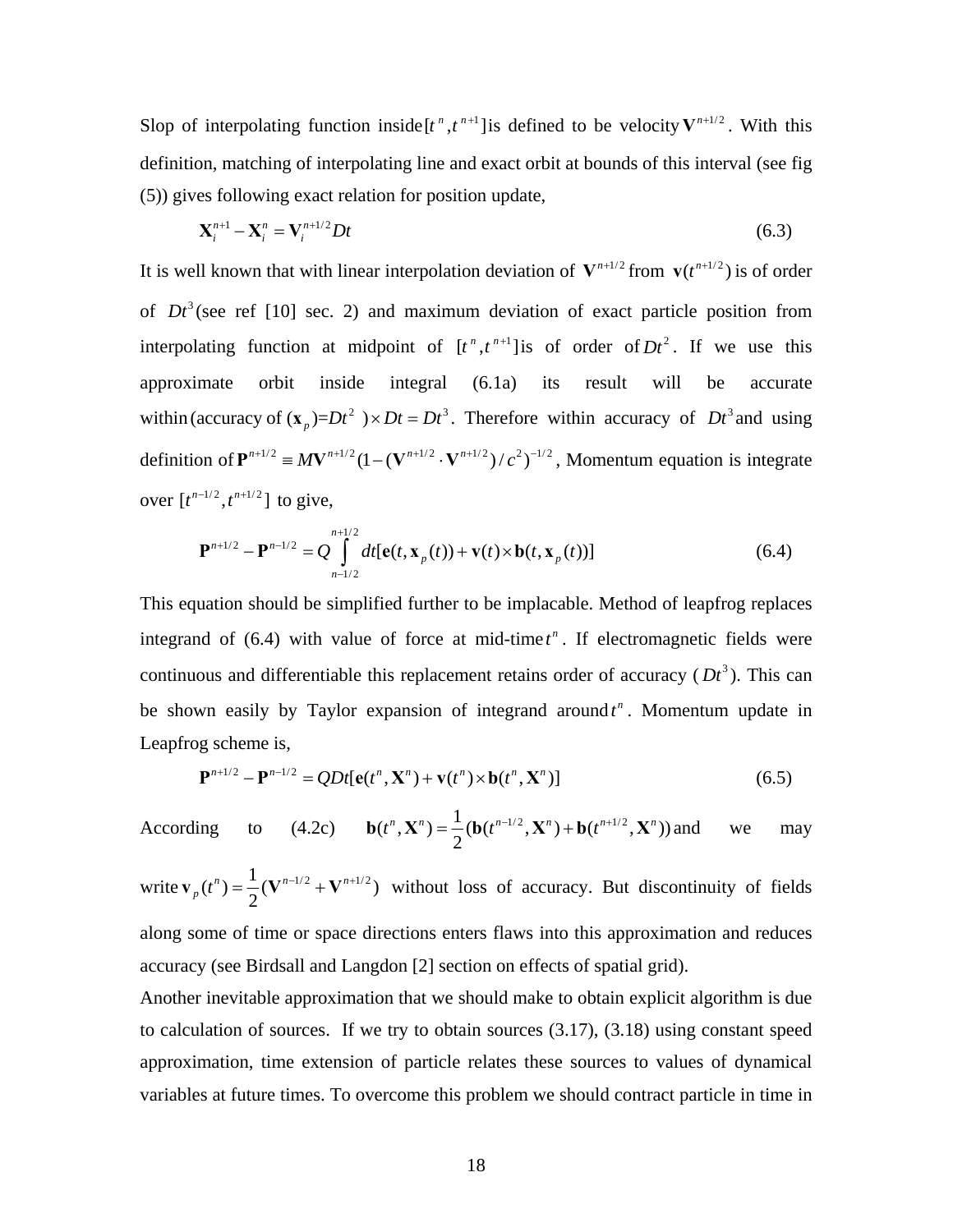source formulas. Form of generating function we have obtained in (2.16d) is due to a cubic shape particle in  $2d$  space + 1d time. We calculate sources with strongly localized  $\delta$  shape particle in time, with space smoothness is preserved. Such a change in shape function is equivalent to replacing of  $\Lambda^{n+1/2}(t) \to \Pi^{n+1/2}(t)$  in generating function  $G_{l,m}^{n+1/2}(t, x)$ . Approximated weight functions that steel hold charge conservation are obtain from (2.15) to be,

$$
u_{l,m}^n(t, x, y)
$$
(inside charge integral)  $\rightarrow \delta^n(t)\Lambda_l(x)\Lambda_m(y)$  (6.6a)

$$
w_{x,l+1/2,m}^{n+1/2}(t,x,y)
$$
 (inside current integral)  $\to \Pi^{n+1/2}(t)\Pi_{l+1/2}(x)\Lambda_m(y)$  (6.6b)

$$
w_{y,l,m+1/2}^{n+1/2}(t,x,y)
$$
 (inside current integral)  $\rightarrow \Pi^{n+1/2}(t)\Lambda_l(x)\Pi_{m+1/2}(y)$  (6.6c)

Then source formulas (3.17), (3.18) reduce to,

$$
\mathbf{Q}_{l,m}^{n} = \Lambda_l(\mathbf{X}_p^{n})\Lambda_m(\mathbf{Y}_p^{n})
$$
\n(6.7a)

$$
\mathbf{J}_{x,l+1/2,m}^{n+1/2} = \sum_{p} Q_p \mathbf{V}_{p,x}^{n+1/2} \int_{n}^{n+1} dt \left[ \Pi_{l+1/2}(x_p(t)) \Lambda_m(y_p(t)) \right]
$$
(6.7b)

$$
\mathbf{J}_{y,l,m+1/2}^{n+1/2} = \sum_{p} Q_p \mathbf{V}_{p,y}^{n+1/2} \int_{n}^{n+1} dt \left[ \Lambda_l(x_p(t)) \Pi_{m+1/2}(y_p(t)) \right]
$$
(6.7c)

This approximation assigns sources exactly in the same way as refs [6], [7]. To realize its consequences, we should consider this approximation in association of using above constant speed approximation in time interval  $[t^n, t^{n+1}]$ . Because both of them contribute in PIC discrepancy discussed in sec (4). While fields are interacted by particles via source terms integrated over  $[t^n, t^{n+1}]$ , with constant speed approximation orbits of particles don't change in this interval. Generally as is seen from interaction formalism in sec (4), instantaneous interaction of particles and fields is violated during very small periods of time (time differences) or very small distances (space differences). Consequences of this problem can be better seen by examination of energy conservation. According to Poynting's theorem obtained for lumped equations (5.9) in APENDIX (B) we have,

$$
\Delta^{t} \mathbf{U}^{n+1} + \left( \mathbf{S}_{y,M}^{n+1/2} - \mathbf{S}_{y,0}^{n+1/2} + \mathbf{S}_{x,L}^{n+1/2} - \mathbf{S}_{x,L}^{n+1/2} \right) =
$$
  
-
$$
\sum_{l,m} \left( \mathbf{J}_{x,l+1/2,m}^{n+1/2} \overline{\mathbf{E}}_{x,l+1/2,m}^{n+1/2} + \mathbf{J}_{y,l,m+1/2}^{n+1/2} \overline{\mathbf{E}}_{y,l,m+1/2}^{n+1/2} \right)
$$
(6.7)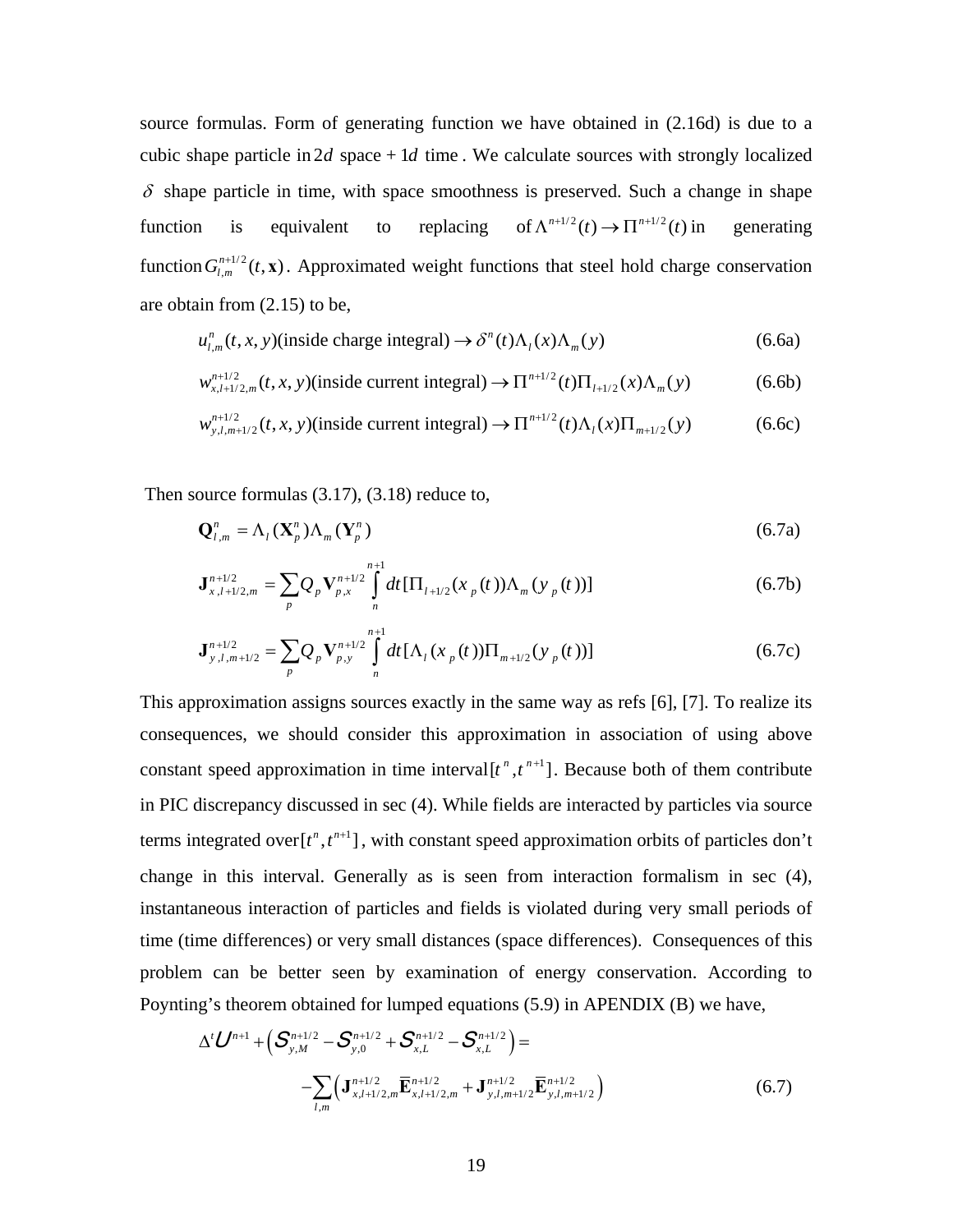$\mathop{\mathsf{Symbols}}\limits U^{_{n+1}},\ \mathop{\mathcal{S}_{y,m}^{_{n+1/2}}}$ *n*  $S_{y,m}^{n+1/2}$  and  $S_{x,l}^{n+1/2}$ *n*  $S_{x,l}^{n+1/2}$  are used for electromagnetic energy, electromagnetic flux along *y* direction through boundary at  $y = y_m$  and flux of energy along *x* at  $x = x_l$ . And  $\overline{\mathbf{E}}_{x,l+1/2,m}^{n+1/2} \equiv (\mathbf{E}_{x,l+1/2,m}^n + \mathbf{E}_{x,l+1/2,m}^{n+1})/2$ . Right hand side gives rate of exchange of energy between fields and sources. We can obtain this exchange in other way by evaluation of rate of variation of kinetic energy of particles. Multiply equation of momentum update (6.5) by  $\overline{\mathbf{P}}^n \equiv (\mathbf{P}^{n+1/2} + \mathbf{P}^{n-1/2})/2$ , we obtain straightforwardly,

$$
\gamma^{n+1/2} - \gamma^{n-1/2} = Q \frac{\mathbf{e}(\mathbf{X}^n) \cdot \overline{\mathbf{P}}^n}{\overline{\gamma}^n}
$$
\n(6.8)

When right hand of above equation is compared with contribution of one particle in right of (6.7), they are unequal. Clearly form of currents also play role in this problem. Discontinuity of electric field in time (see equations  $(5.2a)$ ,  $(5.2b)$ ) amplifies consequences of this mismatch. Smoothing shape of particle in time can be helpful to obtain better profiles for electric field but is hard to implement effectively.

We should solve these problems in self consistent manner. In next section we introduce an integration scheme that greatly suppresses these problems.

# **VII. Simultaneous integration scheme**

To suppress these problems, we should treat time integration more sophisticatedly. We perform integration of equations of motion (including momentum equation) and sources (3.19) simultaneously over time interval  $[t^n, t^{n+1}]$  to incorporate simultaneous integration of sources and equations of motion. In the same way as previous section, orbit of particle is approximated piece by piece by interpolating lines but this time pieces are in  $intervals [t^{n-1/2}, t^{n+1/2}]$  (see fig (5)). Slope of interpolating function inside interval  $[t^{n-1/2}, t^{n+1/2}]$  is defined to be velocity  $V^n$  and its midpoint is defined to be  $X^n$ . It is easy to show after little straightforward manipulations that,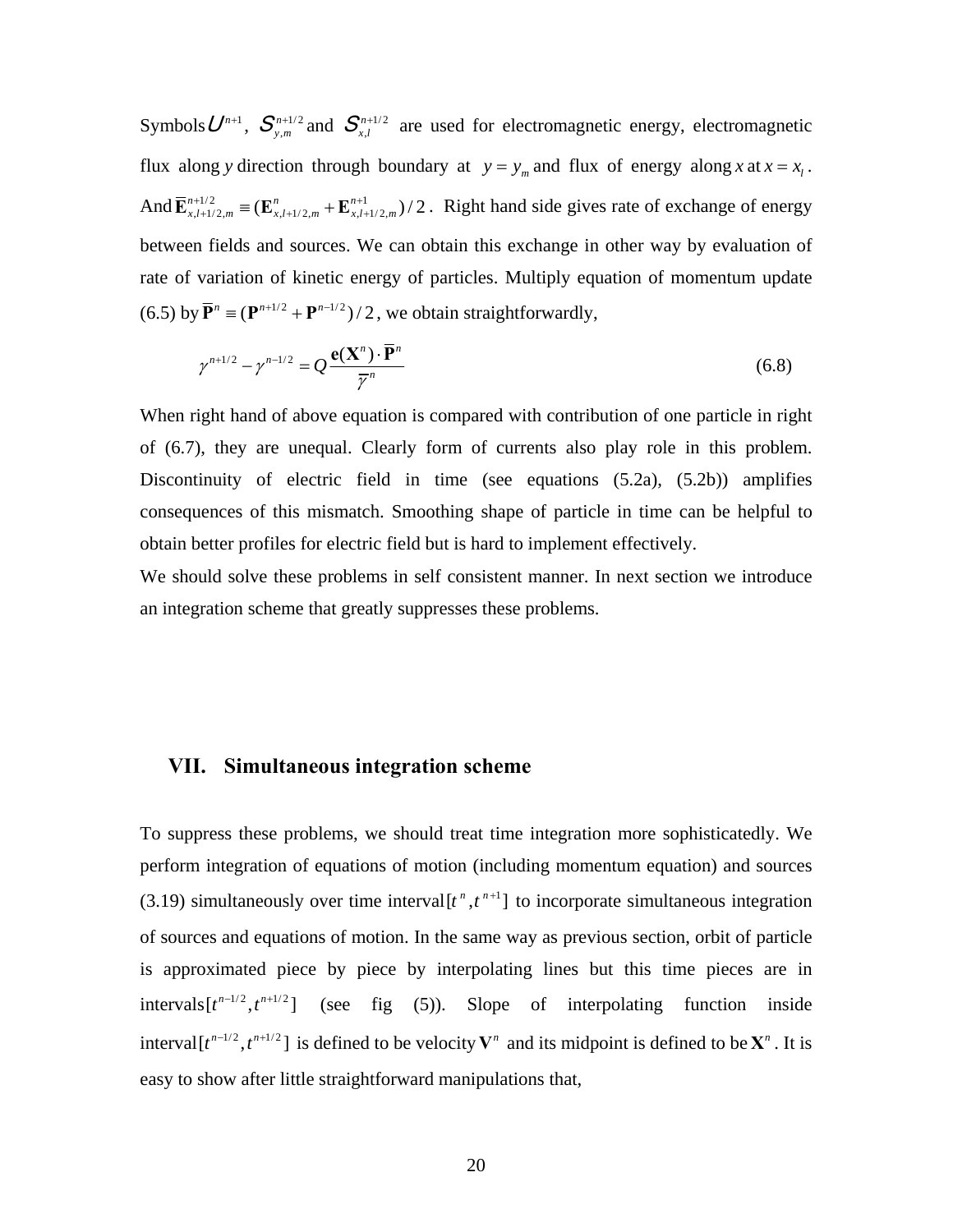$$
\mathbf{X}^{n+1} - \mathbf{X}^n = \int\limits_{n}^{n+1} \mathbf{v}_p(t) dt = \frac{Dt}{2} (\mathbf{V}^{n+1} + \mathbf{V}^n)
$$
 (7.1)

Also within linear interpolation accuracy  $Dt^3$  equation of momentum is written as,

$$
\mathbf{P}^{n+1} - \mathbf{P}^n = Q \int\limits_{n}^{n+1} dt [\mathbf{e}(t, \mathbf{x}_p) + \mathbf{v}_p(t) \times \mathbf{b}(t, \mathbf{x}_p)] \tag{7.2}
$$

 We need further manipulations to recover form of force that causes exchange term of right hand of (6.7) reaches right hand of (6.8) as closely as possible. Let first consider translational part of force. For this, take a look at right hand side of Poynting's theorem (6.7). If we note carefully, we observe that with following changes we become very close to energy conserving force; first we should use inside integral (7.2) time average of interpolated orbit in time interval  $[t^n, t^{n+1}]$  (see fig (5)),

$$
\mathbf{x}_{av}(t) = \sum_{n} \Lambda^{n}(t) \mathbf{X}^{n}
$$
\n(7.3)

Difference of above orbit with orbit introduced by (6.2) is that its nodal point doesn't match exactly with exact orbit at time instants  $t^n$  s. As a result slop of this trajectory is given in terms of velocity to be  $\frac{1}{2} (\mathbf{V}^{n+1} + \mathbf{V}^n)$ 2  $V^{n+1} + V^n$ ) and we have,

$$
\mathbf{x}_{av}(t)(\text{inside integral}) = \mathbf{X}^{n} + \frac{1}{2}(\mathbf{V}^{n+1} + \mathbf{V}^{n})t
$$
\n(7.4)

This replacement doesn't change level of accuracy of integral (7.4). Maximum deviation of averaged orbit and interpolating orbit is their difference at  $t^{n+1/2}$  which is  $|\mathbf{V}^{n+1} - \mathbf{V}^{n}|$  *Dt* /2 =  $O(Dt^2)$ . Because interpolating orbit is match with exact orbit at  $t^{n+1/2}$ , deviation of zero orbit from exact trajectory also has the same order that result in  $Dt^3$  accuracy of force integral.

The second change that we should do is to make **e** time continues and more concentrated inside interval  $[t^n, t^{n+1}]$ .

$$
\mathbf{e}(t, \mathbf{x}_p)(\text{inside integral}) \equiv \left(\mathbf{e}(t^n, \mathbf{x}_p(t))\Pi^n(t) + \mathbf{e}(t^{n+1}, \mathbf{x}_p(t))\Pi^{n+1}(t)\right)
$$

$$
\approx \frac{\left(\mathbf{e}(t^n, \mathbf{x}_p(t)) + \mathbf{e}(t^{n+1}, \mathbf{x}_p(t))\right)}{2}\Pi^{n+1/2}(t) \tag{7.5}
$$

Also with purpose of more easy application, we use following approximation for**b** ,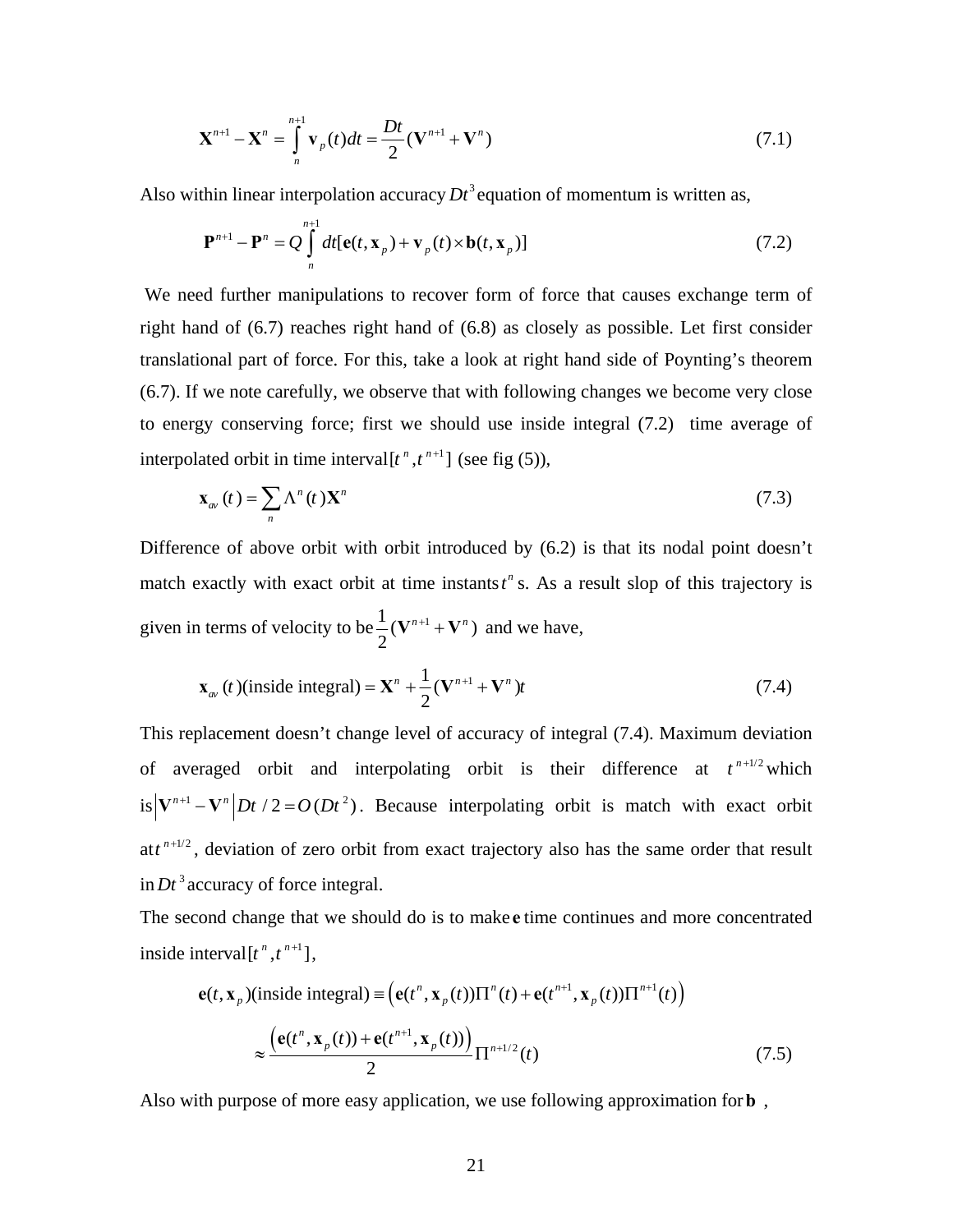$$
\mathbf{b}(t, \mathbf{x}_p)(\text{inside integral}) \equiv \mathbf{b}(t^{n+1/2}, \mathbf{x}_p) \Lambda^{n+1/2}(t) \approx \mathbf{b}(t^{n+1/2}, \mathbf{x}_p) \Pi^{n+1/2}(t) \tag{7.6}
$$

Substituting these approximations in to (7.2) we obtain translational force  $f_e^{n+1/2}$ ,

$$
f_{e,x}^{n+1/2} = Q \int_{n}^{n+1} dt e_x(t, \mathbf{x}_p)
$$
  
\n
$$
= Q \sum_{l,m} \overline{\mathbf{E}}_{x,l+1/2,m}^{n+1/2} \int_{n}^{n+1} dt [\Pi_{l+1/2}(x_p) \Lambda_m(y_p)]
$$
(7.7a)  
\n
$$
f_{e,y}^{n+1/2} = Q \int_{n}^{n+1} dt e_y(t, \mathbf{x}_p)
$$
  
\n
$$
= Q \sum_{y,l,m+1/2} \overline{\mathbf{E}}_{y,l,m+1/2}^{n+1/2} \int_{n}^{n+1} dt [\Lambda_l(x_p) \Pi_{m+1/2}(y_p)]
$$
(7.7b)

 $l,m+1/2$   $\mathbf{u}_l \mathbf{u}_l \mathbf{v}_p$   $\mathbf{u}_p \mathbf{u}_m$ 

 $y, l, m+1/2$  |  $u \iota_1 \iota_2 \iota_3$  /  $u \iota_{m+1/2} \iota_3$ 

Rotational force  $f_b^{n+1/2}$  is obtained to be,

$$
\mathbf{f}_{b}^{n+1/2} = Q_{p} \int_{n}^{n+1} dt [\mathbf{v}(t) \times \mathbf{b}(t, \mathbf{x}_{p})]
$$
  
=  $Q_{p} \frac{1}{2} (\mathbf{V}^{n+1} + \mathbf{V}^{n}) \times \sum_{l,m} \mathbf{B}_{l+1/2,m+1/2}^{n+1/2} \int_{n}^{n+1} dt [\Pi_{l+1/2}(x_{p}) \Pi_{m+1/2}(y_{p})](7.7c)$ 

*l m n*

,

And equation of motion (7.2) reads as,

$$
\mathbf{P}^{n+1} - \mathbf{P}^n = \mathbf{f}_e + \mathbf{f}_b \tag{7.8}
$$

Using approximation of average orbit (7.4) into current integrals (2.2) and using relations (6.6) gives form of currents,

$$
\mathbf{J}_{x,l+1/2,m}^{n+1/2} = \frac{1}{2} \sum_{p} Q_p (\mathbf{V}_{p,x}^{n+1} + \mathbf{V}_{p,x}^n) \int_{n}^{n+1} dt \left[ \Pi_{l+1/2} (x_p(t)) \Lambda_m (y_p(t)) \right]
$$
(7.9a)

$$
\mathbf{J}_{y,l,m+1/2}^{n+1/2} = \frac{1}{2} \sum_{p} Q_{p} (\mathbf{V}_{p,y}^{n+1} + \mathbf{V}_{p,y}^{n}) \int_{n}^{n+1} dt \left[ \Lambda_{l} (x_{p}(t)) \Pi_{m+1/2} (y_{p}(t)) \right]
$$
(7.9b)

Then analogous expression to (6.8) is obtained by inner production of equations of motion (7.10) by  $\overline{\mathbf{P}}^{n+1/2} \equiv (\mathbf{P}^n + \mathbf{P}^{n+1})/2$ ,

$$
\gamma^{n+1} - \gamma^n = Q \frac{\mathbf{f}_e^{n+1/2} \cdot \overline{\mathbf{P}}^{n+1/2}}{\overline{\gamma}^{n+1/2}}
$$
(7.10)

Comparing right hands of  $(7.10)$  and  $(6.7)$  with new currents  $(7.9)$  we conclude that two expressions match for one particle contribution within accuracy of,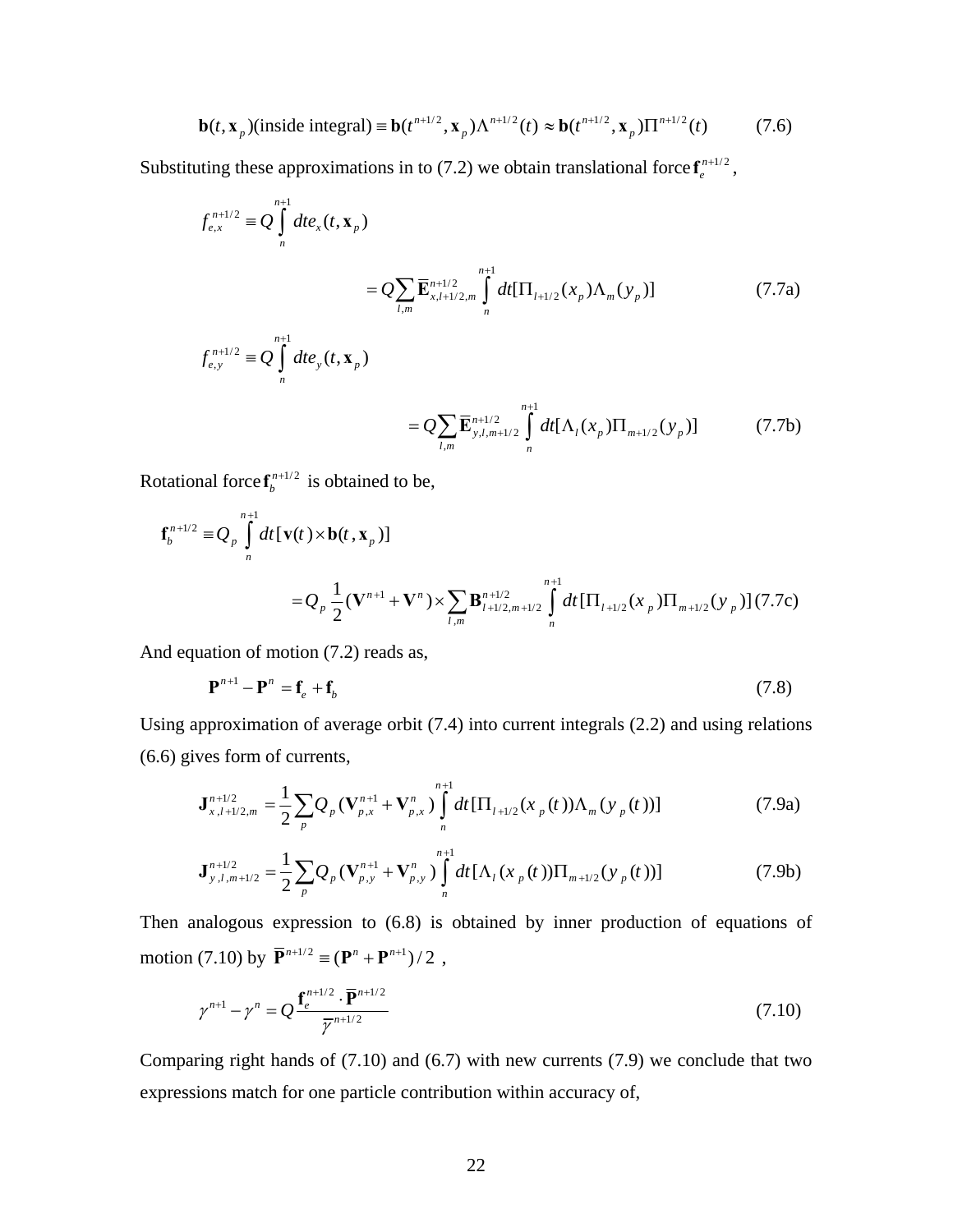$$
\frac{\mathbf{P}^{n+1}}{\gamma^{n+1}} + \frac{\mathbf{P}^n}{\gamma^n} - \frac{\overline{\mathbf{P}}^{n+1/2}}{\overline{\gamma}^{n+1/2}} \approx -\frac{(\gamma^{n+1} - \overline{\gamma}^{n+1/2})}{(\overline{\gamma}^{n+1/2})^2} (\mathbf{P}^{n+1} - \overline{\mathbf{P}}^{n+1/2})
$$
(7.11)

That is second order accurate in terms of time-continuous variables. The only remained problem is implicit form of forces (7.7). At time of evaluation of forces we don't have trajectory of particle. At this stage we can use a corrector-predictor method. Value of displacement of particle is taken to be equal to its value at previous time step. Because particle displacement is a continuous function of time the resulted error  $(Dt^2)$  in force integral) is much less than error due to ill defined forces in right hand of (6.5). We will discuss results of this algorithm in the next section.

#### **VIII. Results and discussions**

We have written a 2D EM-PIC code including both of our model and leapfrog model as its options. For our model, it uses equations (5.9) for field update and relations (7.9) for source assignment and equations (7.8) for particle update. For the other model, it uses equations  $(6.3)$ ,  $(6.5)$  instead of  $(7.8)$  and assigns sources by  $(6.7)$ . It is a C implementation of discussed EM algorithm that uses Message Passing Interface (MPI) for parallelization. Boundary conditions for fields are periodic for upper and lower boundaries and free space for side boundaries. It uses periodic boundary conditions for up-crossing and down-crossing particles and completely reflecting boundary conditions for side crossing particles. For demonstration of correctness of procedure of implementation of algorithm, we have visualized in fig (6), results of interaction of a  $\tau = 60$  *fs* laser having normalized vector potential  $a_0 = 16$  and spot diameter  $r_1 = 3 \mu m$  at wavelength  $\lambda_0 = 1 \mu m$ , with near critical plasma having initial density of  $n_0 / n_{cr} = 0.9$ . Dimensions of plasma and simulation box are shown in figures.

In order to demonstrate our analysis and our model advantages we have compare energyconservation of our 'simultaneous time integration' scheme with commonly used leapfrog scheme. Percentage of absorbed energy respect to portion of laser energy inside simulation box is measured in two ways, first by evaluation of variations of field energy and second by evaluation of net variation of energy of particles. History of this absorption is given in fig (7), for  $N_{pc} = 0.5$  and  $N_{pc} = 5$  particles per grid cell.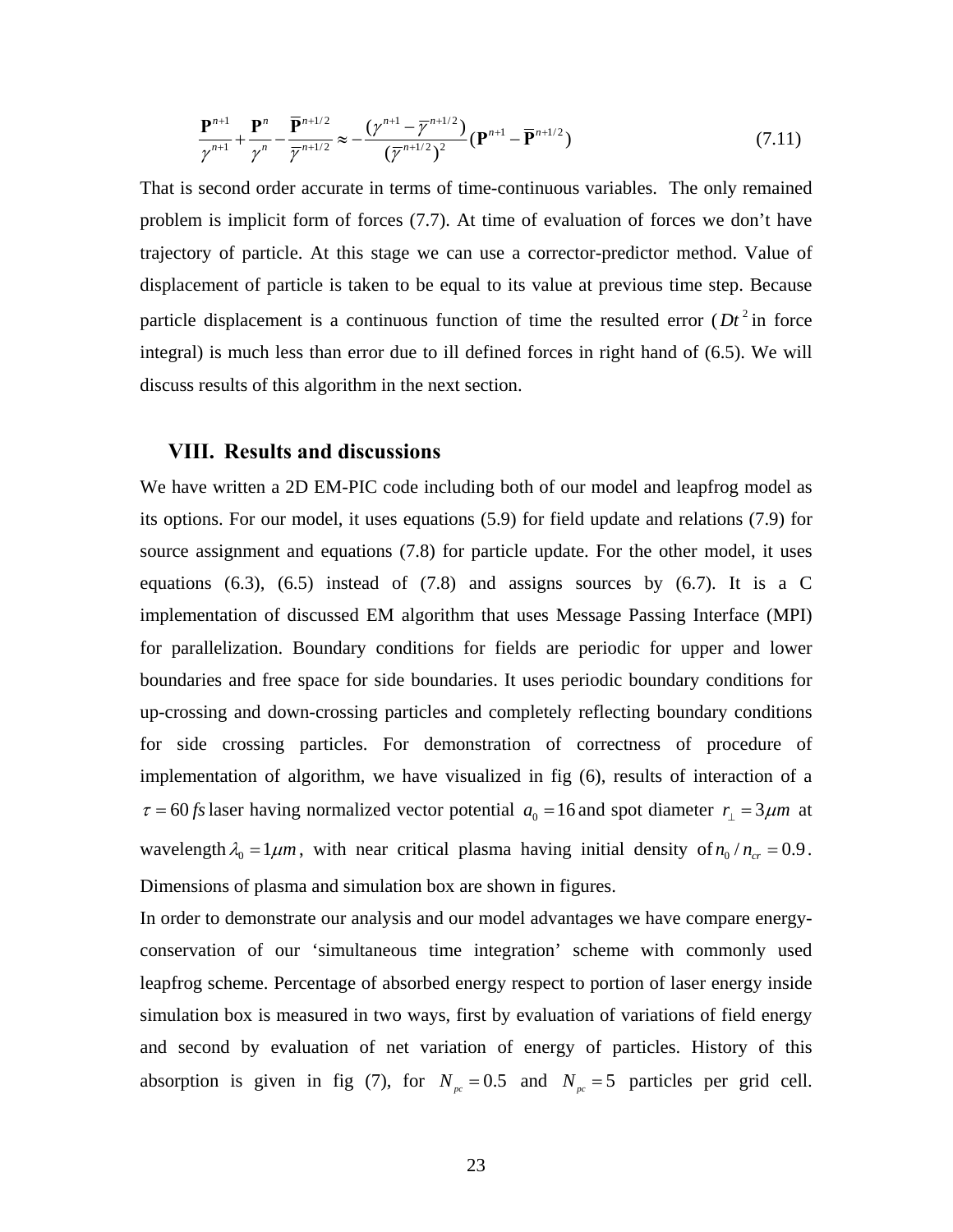Parameters of laser and plasma are the same as previous parameters except for laser amplitude  $a_0 = 2$  that chosen such that thermal energy of particles is noticeable relative to electromagnetic energy. Target thickness is chosen to be  $L = 2 \mu m$ , making it possible to observe both heating and cooling of plasma. Temperature of electrons (ions) is  $T_e = 1 keV$  ( $T_i = 0$ ). Computational parameters are  $Dx = \lambda_0 / 119$ ,  $Dy = \lambda_0 / 24$  and  $Dt = 0.5 \times \left( Dt_{\text{max}} = \frac{1}{c} \frac{1}{D} \frac{1}{Dt^2} + \frac{1}{D} \frac{1}{Dt^2} \right)$ . At very low number of particles that average distance of them becomes comparable to neutral scales of plasma, interaction of errors with these modes become more effective and results in strong violation of energy conservation as can be seen in results of leapfrog model (see fig (7c)). Note excellent improvement of energy conservation in results of our model especially at lower particle number  $N_{pc} = 0.5$ . Increasing number of particles per cell controls grow up of numerical errors as pointed out previously [2], [3]. A noticeable point is that generally value of absorption increased with increment of particle number irrespective of energy conservation (compare value of absorption for different particle number) and ultimately will be saturated. We aim to study this effect carefully in our future investigations.

In conclusion we have presented a detailed study on time-space-extended particle in cell model. Sophisticated analysis of this model has resulted in a new electromagnetic PIC algorithm with corrected equations of motion and corrected source assignment for enhancement of energy conservation. Results of implementation of this algorithm on computer, excellently confirms our analysis.

#### **References**

[1] G. A. Mourou, T. Tajima and S. V. Bulanov, Rev. Mod. Phys**.** 78 ( 2006) p. 309. [2] C. K. Birdsall and A. B. Langdon, Plasma Physics via Computer Simulation, McGraw- Hill, New York, 1985.

[3] R. W. Hockney, J. W. Estwood, Computer simulation Using particles, McGraw-Hill, New York, 1992.

[4] A.B. Langdon and B.F. Lasinski, Methods Comput. Phys. 16 (1976) p. 327.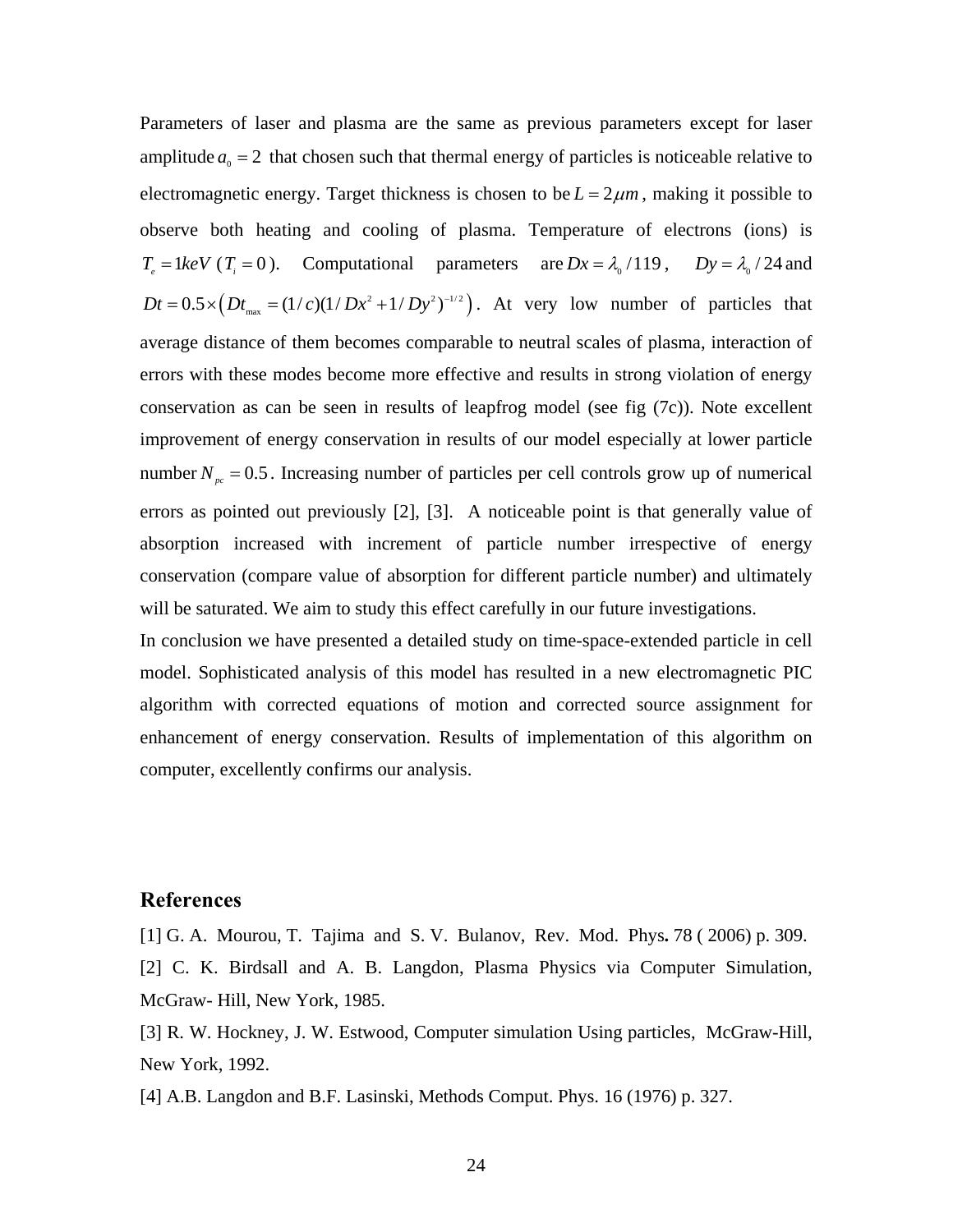[5] B.M. Marder, J. Comput. Phys. 68 (1987) p. 48.

[6] J. Villasenor, O Bunemann, Comput.Phys. Comm. 69 (1992) p. 306.

[7] J. W. Eastwood, Comput.Phys.Comm. 64 (1991) p.252.

[8] H. R. Lewis, J. Comput. Phys. 6 (1970) p. 136.

\_\_\_\_\_\_, Methods Comput. Phys. 9 (1970) p. 307.

[9] J. D. Jackson, Classical Electrodynamics, 3rd edition, John Wiley & Sons , New York ,1997.

[10] T. Pang, An introduction to Computational Physics, Cambridge University Press, New York, 1997.

# **APENDIX A: ِDefinitions of local functions**

Definitions of local functions are,

$$
\Pi_{l}(x) \equiv \Pi(x - x_{l}) \equiv \begin{cases} 1 & |x - x_{l}| \leq Dx/2 \\ 0 & elsewhere \end{cases}
$$
 (1)

$$
\Lambda_{i}(x) \equiv \Lambda(x - x_{i}) \equiv \begin{cases} 1 - \frac{|x - x_{i}|}{Dx} & |x - x_{i}| \leq Dx \\ 0 & \text{elsewhere} \end{cases} \tag{2}
$$

# **APENDIX B: Poynting's theorem**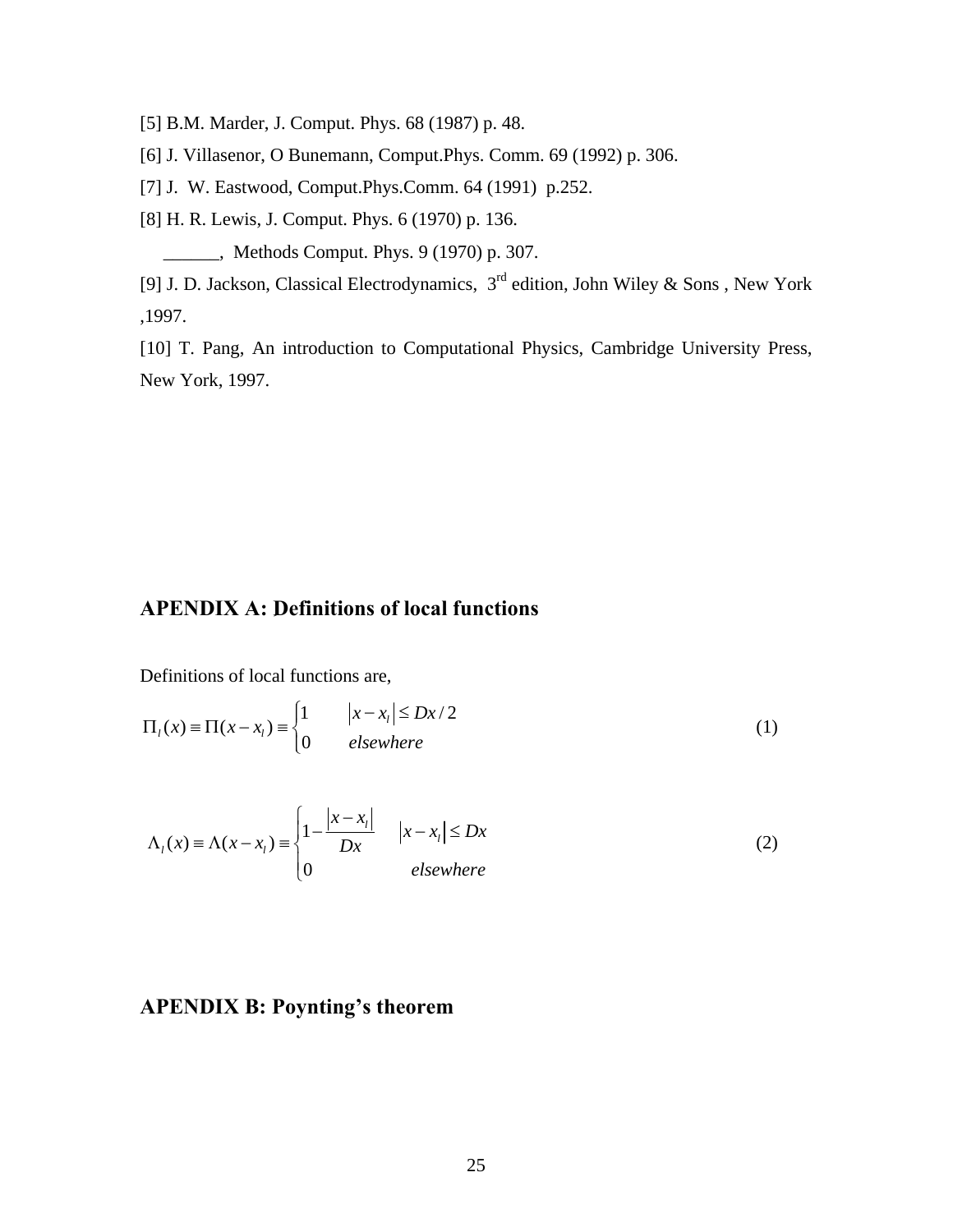To obtain Poynting's theorem let first obtain computational correspondence of part by part integration. Consider two indexed quantities  $Z_1^n$  and  $Z_2^n$ , with index *n* ranged from0....*N*. Then neutrally backward time difference of these quantities is defined for  $n \geq 1$ . Discrete form of part by part integration is,

$$
\sum_{n} Z_2^n \Delta^n Z_1^n = -\sum_{n} Z_1^{n-1} \Delta^n Z_2^n + \left( Z_1^N Z_2^N - Z_1^0 Z_2^0 \right) \tag{1}
$$

This is only a rearrangement of summands inside summations. Now multiply equation

(5.9c) by 
$$
\overline{\mathbf{E}}_{x,l+1/2,m}^{n+1/2} = \frac{1}{2} (\mathbf{E}_{x,l+1/2,m}^{n} + \mathbf{E}_{x,l+1/2,m}^{n+1})
$$
 and equation (5.9b)

by  $\overline{\mathbf{E}}_{y,l,m+1/2}^{n+1/2} \equiv \frac{1}{2} (\mathbf{E}_{y,l,m+1/2}^{n} + \mathbf{E}_{y,l,m+1/2}^{n+1})$ 2  $n+1/2 = \frac{1}{\sqrt{N}} n$  $\overline{\mathbf{E}}_{y,l,m+1/2}^{n+1/2} = \frac{1}{2} (\mathbf{E}_{y,l,m+1/2}^n + \mathbf{E}_{y,l,m+1/2}^{n+1})$ , and sum over  $0 \le l \le L$  and  $0 \le m \le M$  then sum up the results, after tedious but fairly straightforward calculations we obtain Poynting's theorem. For example from the first multiplication we obtain expressions like  $\sum \mathbf{E}_{x,l+1/2,m}^n \Delta_y \mathbf{B}_{z,l+1/2,n}^{n+1/2}$  $n \longrightarrow \mathbf{D}^n$  $x, l+1/2, m \rightarrow y \rightarrow z, l+1/2, m$  $\sum \mathbf{E}_{x, l+1/2, m}^{n} \Delta_y \mathbf{B}_{z, l+1/2, m}^{n+1/2}$  that using (1) transforms into,

,

*l m*

$$
\sum_{l,m} \mathbf{E}_{x,l+1/2,m}^{n} \Delta_y \mathbf{B}_{z,l+1/2,m}^{n+1/2} =
$$
\n
$$
-\sum_{l,m} \Delta_y \mathbf{E}_{x,l+1/2,m}^{n} \mathbf{B}_{z,l+1/2,m-1/2}^{n+1/2} + \sum_{l} \left( \mathbf{E}_{x,l+1/2,M}^{n} \mathbf{B}_{z,l+1/2,M+1/2}^{n+1/2} - \mathbf{E}_{x,l+1/2,0}^{n} \mathbf{B}_{z,l+1/2,1/2}^{n+1/2} \right) (2)
$$

The first term in the right hand side is a part of right hand of Faraday's law multiplied by  $\mathbf{B}^{n+1/2}_{z,l+1/2,m-1/2}$ *n*  ${\bf B}^{n+1/2}_{z,l+1/2,m-1/2}$  that in addition with the similar terms from the other component of electric field give  ${\bf B}^{n+1/2}_{z,l+1/2,m+1/2}$   $\Delta^{t} {\bf B}^{n+1/2}_{z,l+1/2,m+1/2}$  $n+1/2$   $A^t \mathbf{D}^n$  ${\bf B}^{n+1/2}_{z,l+1/2,m+1/2}$   $\Delta^{t} {\bf B}^{n+1/2}_{z,l+1/2,m+1/2}$ , and the other terms in right hand are parts of surface summation over Poynting's vector. We will end up with,

$$
\Delta^{t} \mathbf{U}^{n+1} + \left( \mathbf{S}_{y,M}^{n+1/2} - \mathbf{S}_{y,0}^{n+1/2} + \mathbf{S}_{x,L}^{n+1/2} - \mathbf{S}_{x,L}^{n+1/2} \right) =
$$
  
-
$$
\sum_{l,m} \left( \mathbf{J}_{x,l+1/2,m}^{n+1/2} \overline{\mathbf{E}}_{x,l+1/2,m}^{n+1/2} + \mathbf{J}_{y,l,m+1/2}^{n+1/2} \overline{\mathbf{E}}_{y,l,m+1/2}^{n+1/2} \right)
$$
(3)

With following definitions of electromagnet energy  $(U^n)$  and Poynting's flux components  $(S_{x,l}^{n+1/2}, S_{y,m}^{n+1/2}),$ 

$$
U^{n} = \frac{1}{2} \sum_{l,m} \Big( (\mathbf{E}_{x,l+1/2,m}^{n})^{2} + (\mathbf{E}_{y,l,m+1/2}^{n})^{2} + \mathbf{B}_{z,l+1/2,m+1/2}^{n+1/2} \mathbf{B}_{z,l+1/2,m+1/2}^{n-1/2} \Big)
$$

$$
\mathbf{S}_{x,l}^{n+1/2} = \sum_{m} \mathbf{\overline{E}}_{y,l,m+1/2}^{n+1/2} \mathbf{B}_{z,l+1/2,m+1/2}^{n+1/2}
$$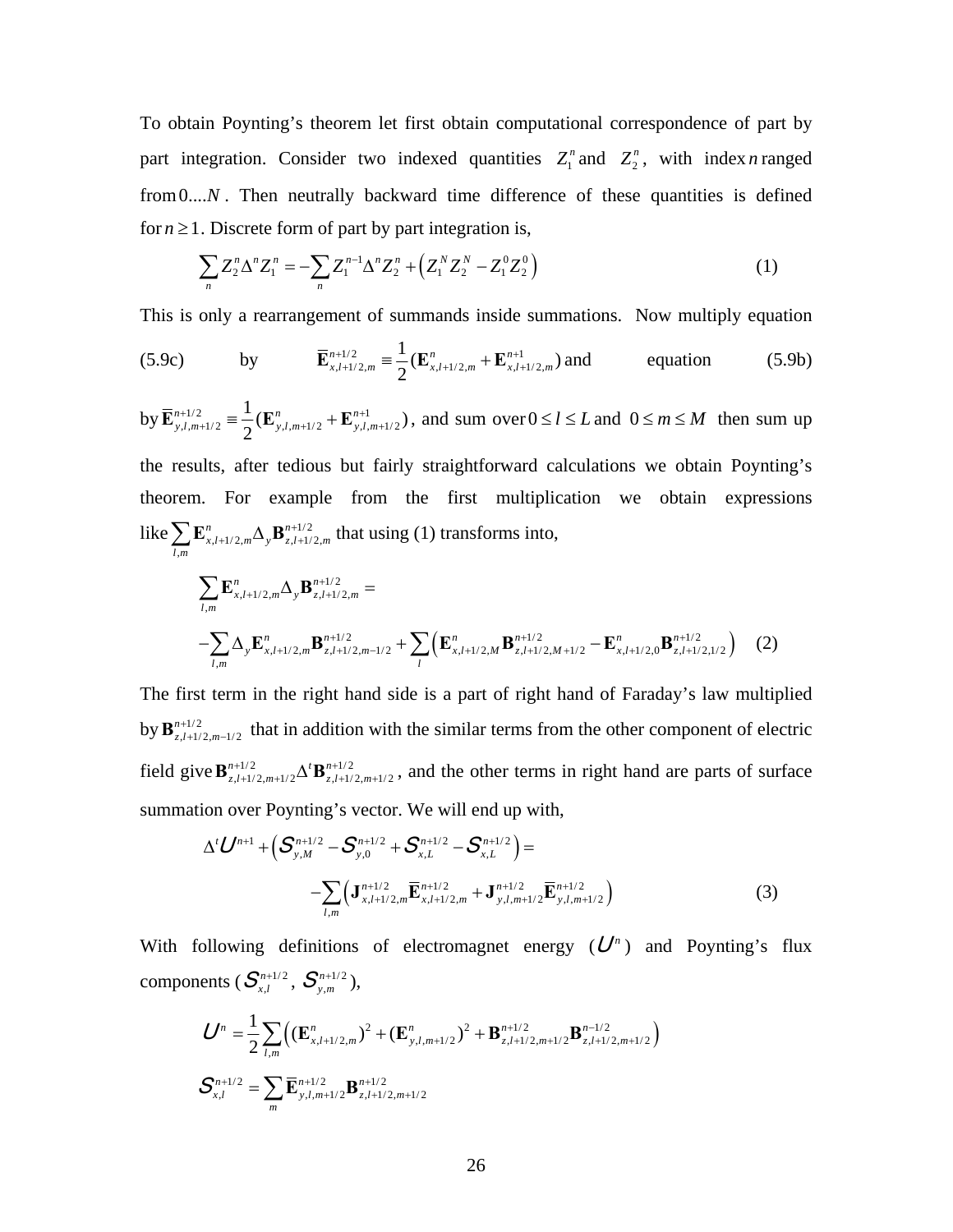$$
\boldsymbol{S}_{y,m}^{n+1/2} = -\sum_{l} \overline{\mathbf{E}}_{x,l+1/2,m}^{n+1/2} \mathbf{B}_{z,l+1/2,m+1/2}^{n+1/2}
$$

Don't conflict symbol of Poynting's vector with shape function and symbol of energy with charge weighting function.



**Figure 1: (a) Assignment of charge of strongly time-localized shaped particle. Portion of charge located inside cell boundaries, has been assigned to cell center. This charge has been accumulated gradually by currents through cell boundaries. (b) When a time extended particle moves along its word line in the same way its charge gradually is accumulated into a cell.**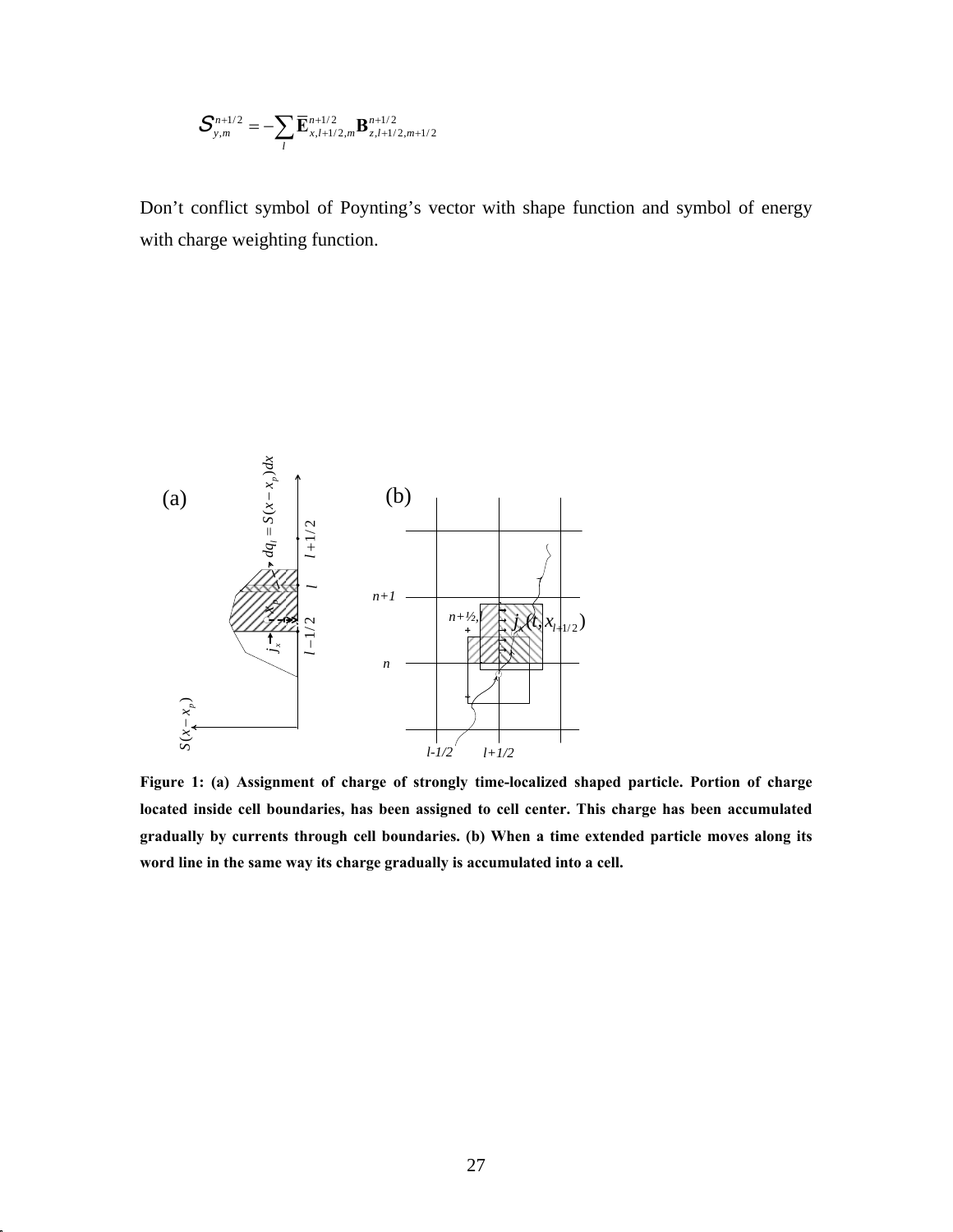

**Figure 2: Structure of time-space element.** 



**Figure 3: x-y layout of four adjacent domain elements at**  $t = t^n$ **. Nodal values of**  $e$  **are presented.** Gauss law is integrated over shadowed volume. The total charge inside this volume  $\mathbf{Q}_{l,m}^n$  is assigned **to central point.**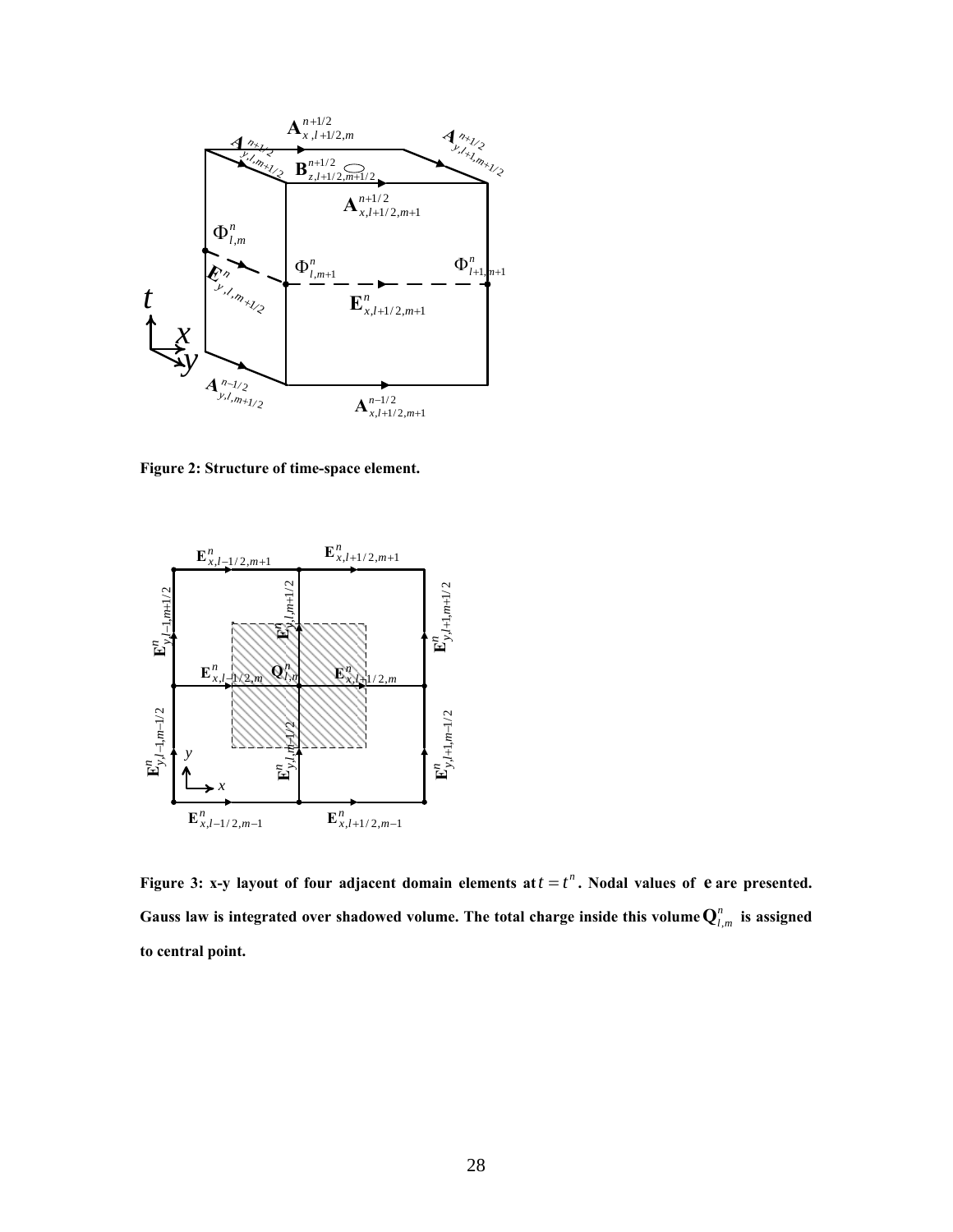

**Figure 4: (a) x-y layout of four adjacent domain elements at**  $t = t^n$  **showing space locations of four nodal values ofb . Here values of b are not located in half integer time levels, therefore we have**  shown them by  $b_1 = b_z(t^n, \mathbf{x}_{l-1/2,m+1/2}), \quad b_2 = b_z(t^n, \mathbf{x}_{l+1/2,m+1/2}), \quad b_3 = b_z(t^n, \mathbf{x}_{l-1/2,m-1/2}),$  $b_4 = b_5(t^n, \mathbf{x}_{l+1/2, m-l/2})$ . (b) x-z layout of an element at the same time as (a), space integration of Ampere's law is carried over this element. (c) x-t layout of two adjacent elements at  $y = y_{m+1/2}$ . **Domain of time integration of Ampere's law is determined. (d) Another x-y layout at time**  $t = t^{n+1/2}$ **, space integration of Faraday's law is carried over this element.**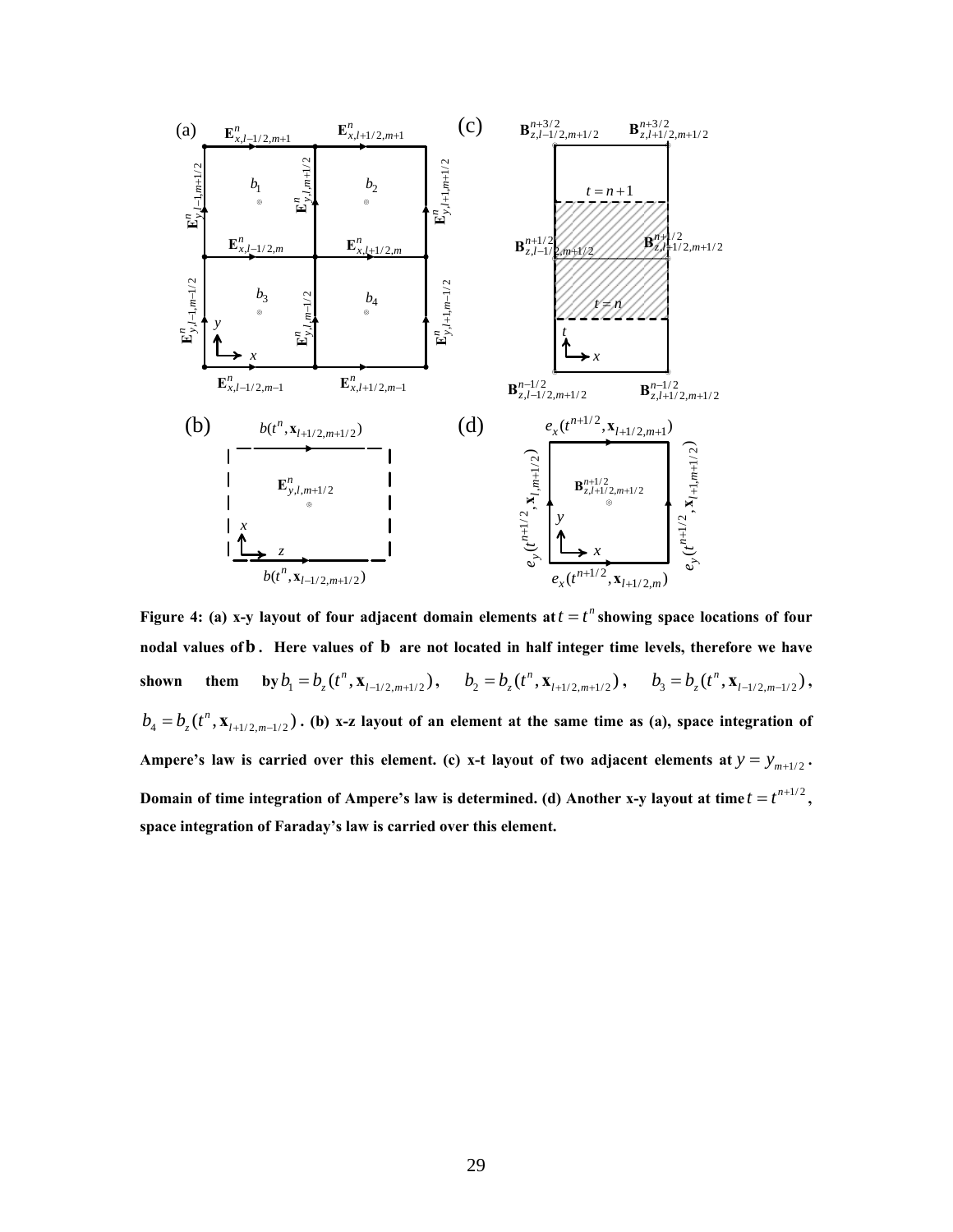

**Figure 5: Black solid curve is a schematic of particle position as a function of time. The gray solid lines present commonly used linear interpolation, broken lines present our new interpolation and dotted line presents time average approximation to our interpolating curve.**